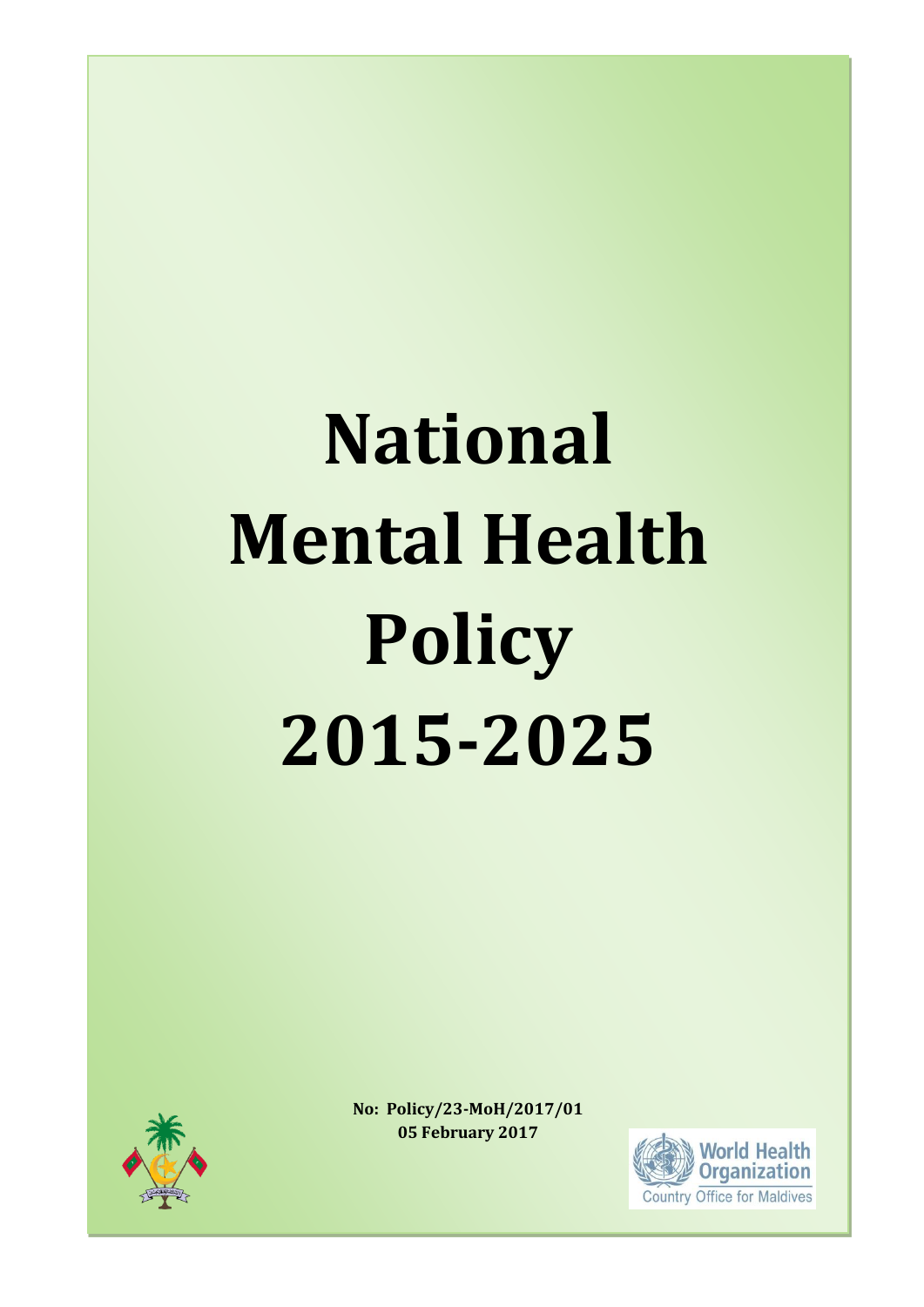

# **CONTENTS**

| 4.3 MENTAL HEALTH PROMOTION AND PREVENTION AND PREVENTION OF MENTAL DISORDERS 14 |  |
|----------------------------------------------------------------------------------|--|
|                                                                                  |  |
|                                                                                  |  |
|                                                                                  |  |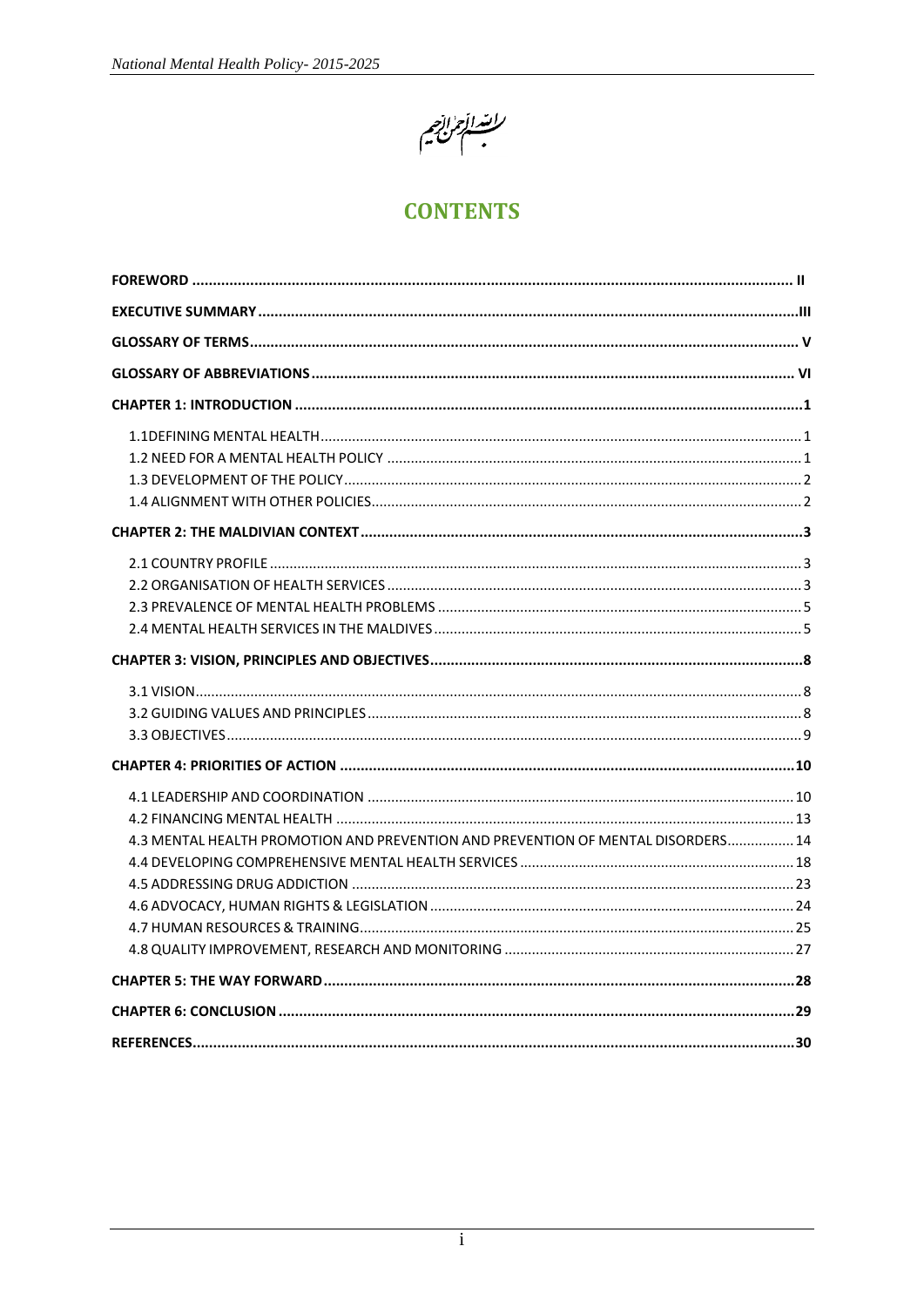# **FOREWORD**

#### <span id="page-2-0"></span>**FOREWORD**

The National Mental Health Policy (NMHP) marks a milestone in improving the mental health of Maldivians. Mental health is an increasingly relevant issue with mental disorders contributing a significant disease burden in the Maldives. There are few mental health services in the country with fragmentation between available services as well as minimal preventive and health promotion efforts in mental health. The increasing need for a coordinated and planned approach to improve the mental health of Maldivians is clear.

The NMHP was developed with collaboration and a consultative effort by national stakeholders. Consultative meetings and discussions were carried out with stakeholders including community organizations, public and private sectors.

I take this opportunity to express sincere appreciation for the generous and continued support by World Health Organization (WHO) in developing this policy and convey gratitude to the WHO supported consultant, Dr. Mohamed Arif for his valuable input and dedication in compiling the NMHP. I would also like to collectively acknowledge all the stakeholders, and key stakeholders from different sectors and levels who contributed to the process of formulating this Policy. Their hard work, dedication, and enthusiasm are greatly valued and it was indeed encouraging to see such support.

I convey my sincere appreciation to the senior management team of Ministry of Health, especially to Health Protection Agency, for carrying out the agenda of Mental Health in the Maldives to strategic planning and multi-stakeholder involvement for implementation.

I believe National Mental Health Policy will greatly contribute to strengthening the preventive efforts and mental health services in the country. Ministry of Health will continue to play a key role in leading the efforts of partners in health and other collaborative sectors, to ensure linkages of their plans with the outputs and goals of this policy.

Abdulla Nazim Ibrahim Minister of Health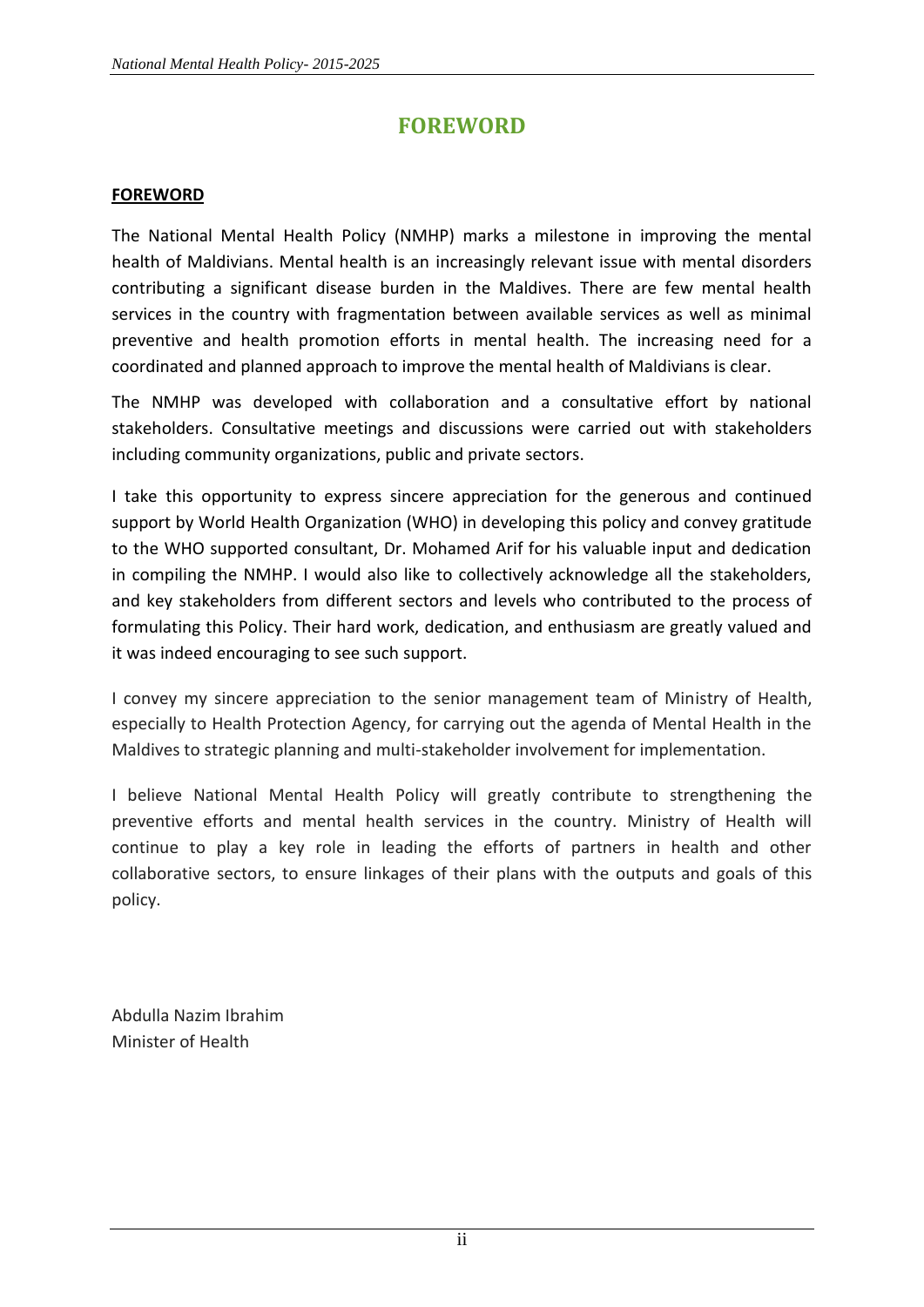# **EXECUTIVE SUMMARY**

#### **INTRODUCTION**

The National Mental Health Policy marks a major milestone in improving the mental health of Maldivians. Mental health is an increasingly relevant issue with mental disorders contributing a significant disease burdenin the Maldives. There are few mental health services in the country with fragmentation between available services as well as minimal preventive and health promotion efforts in mental health. The increasing need for a coordinated and planned approach to improve the mental health of Maldivians is clear.

#### **VISION, PRINCIPLES AND OBJECTIVES**

#### The vision of the policy is

*"In Maldives, the mental wellbeing of people will be fostered with emphasis on prevention of mental disorders. People with mental disorders and their families will be treated with dignity and have access to quality care to promote recovery and flourish in the community, free from stigma and discrimination."*

The guiding principles and approaches include: inter-sectoral collaboration, integration of mental health and general health, community based care, use of life course approach, evidence based care, emphasis on religion and culture, protecting vulnerable populations, accessibility and equity, professionalism, and empowering people with mental disorders and their families.

The objectives of this policy include:

- i. Creating a robustgovernance structure for mental health with adequate financing for implementation of strategies.
- ii. Developing a comprehensive, responsive, quality network of community-based mental health services which are integrated to the general health services.
- iii. Preventing mental disorders and promoting mental health across the life course in collaboration with other relevant stakeholder sectors.
- iv. Advocacy for better mental health and human rights of people with mental disorders at all levels of society and enshrine this in legislation, policies and plans.

#### **PRIORITIES OF ACTION**

The following areas were identified as key priority areas for action.

#### **1) Leadership and coordination**

The National Mental Health Programme will be established and responsible for the guardianship and implementation of the policy. The National Mental Health Advisory Board will be formed with representation from stakeholders with technical and policy expertise to advise and guide the implementation of this policy.

#### **2) Financing mental health**

Funding is the key to successful implementation. Government funds will be complemented by alternative funding sources to facilitate implementation while ensuring optimal use of resources. Full coverage of treatment and welfare assistance will be crucial to relieve the financial burden for people with mental disorders and their families.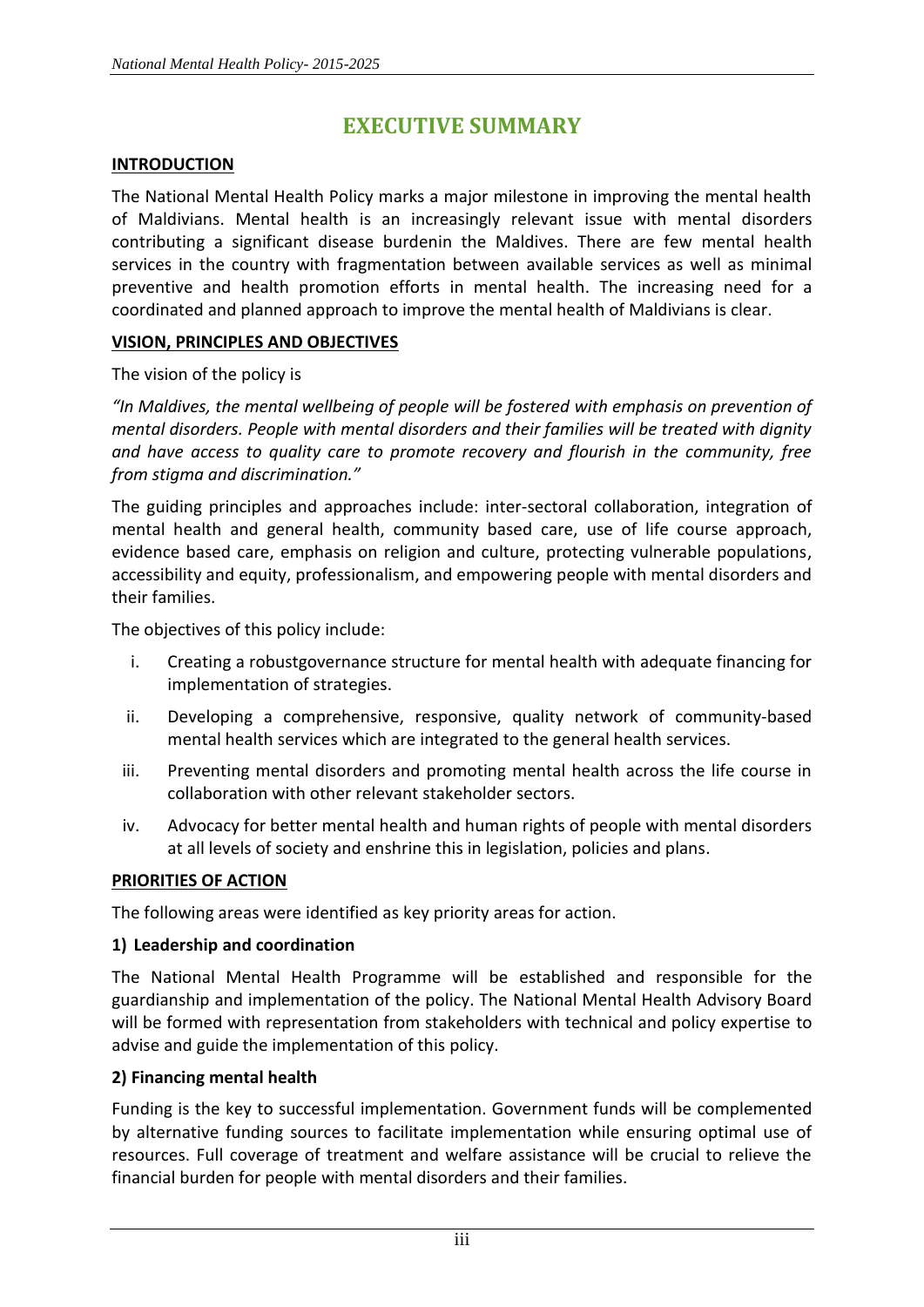#### **3) Mental health promotion and prevention of mental disorders**

Mental health promotion and prevention of mental disorders is a cost-effective strategy from a population perspective. Mental health awareness campaigns are vital to educate public and other target groups. Developing mental health promoting strategies across life course (including early family life, in schools, during adolescence, in working life and old age) is essential. Other important strategies also include suicide prevention, promoting spirituality, and enhancing social cohesion.

#### **4) Developing comprehensive mental health services**

Development of comprehensive and accessible community based mental health services is the cornerstone of this policy. Treatment and care of mental disorders and services will be recovery oriented and holistic. Systems for consistent availability of psychiatric medications and psychological treatments will be established. Formal mental health services will be integrated with existing general health services and supported by specialist mental health services at Tertiary and secondary levels. Specialist mental health units will be developed in Indira Gandhi Memorial Hospital and at other tertiary level hospitals with multidisciplinary staff and inpatient services.

#### **5) Addressing drug addiction**

Mental disorders and drug addiction are closely interlinked and co-morbidity is common. It is paramount that a National Drug Policy be developed to provide overall strategic direction to address this major national public health and social issue. Treatment for people with co morbidity will need to be specially targeted and services need to work together.

#### **6) Advocacy, human rights and legislation**

Mental health advocacy will be crucial to bring the mental health agenda to the forefront for successful implementation. Mental health legislation will be drafted to protect the human rights and health rights of people affected by mental disorders.

#### **7) Human resource and training**

Human resource is the most valuable asset in mental health services and needs to be developed. The training of primary care services and informal mental health services will be an important strategy to manage the human resources gap. Human resource training opportunities should be explored in local training institutions and overseas.

#### **8) Quality improvement and monitoring**

Striving for quality in mental health will be incorporated into the policy. The development of a mental health information system will be important and necessary. Monitoring and evaluation will be essential to ensure successful implementation.

#### **THE WAY FORWARD**

It is crucial that a National Mental Health Strategic Plan be formulated to implement the National Mental Health Policy. Dissemination and advocacy for the policy is paramount and necessary to generate political and public support as well as funding. It will also be important to delineate the roles and responsibilities of different stakeholders, while working together. The implementation of the National Mental Health Policy will be the key to improving the mental wellbeing of the people, preventing mental disorders and establishing a quality, accessible, sustainable and humane mental health care in the Maldives.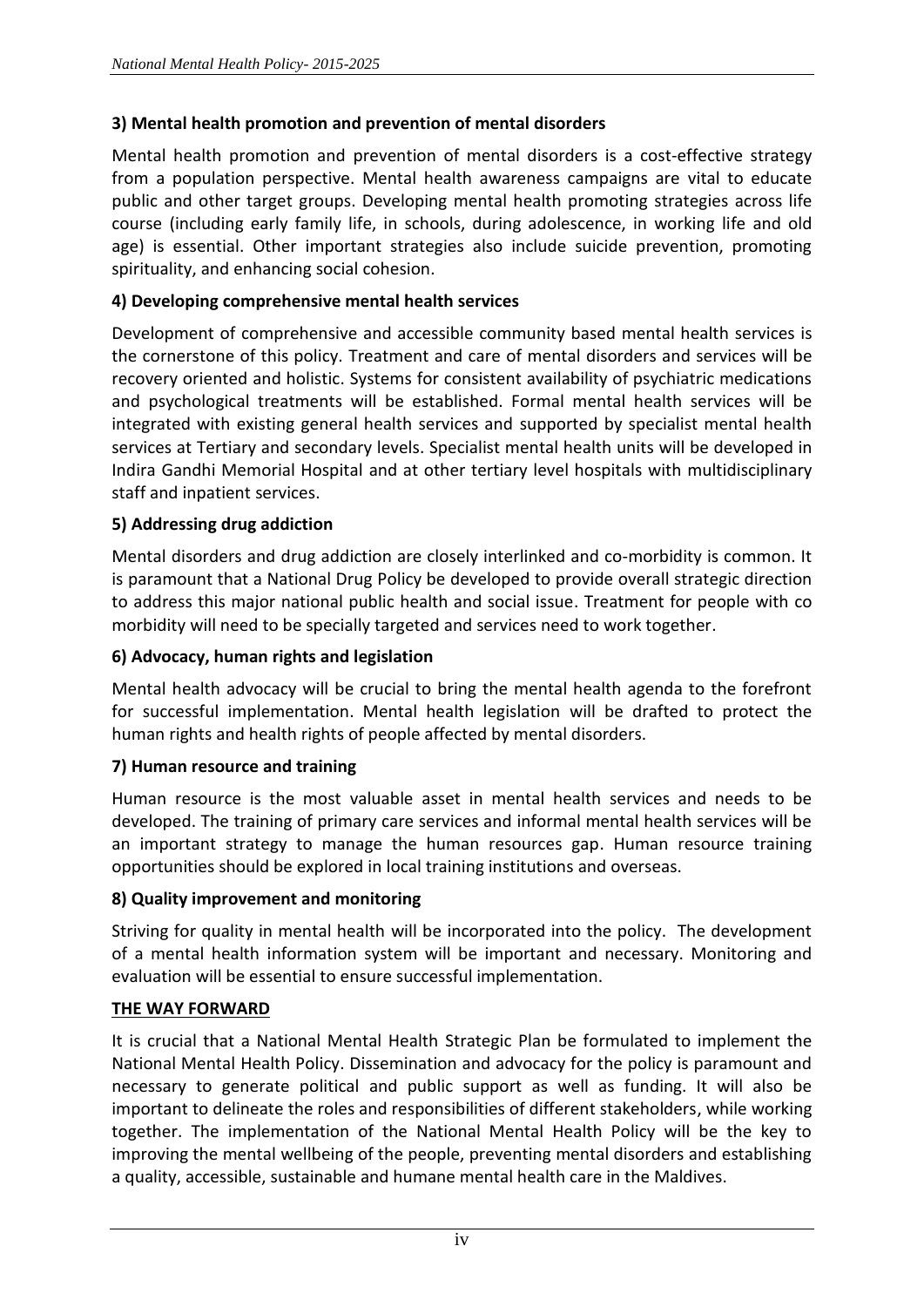# **GLOSSARY OF TERMS**

<span id="page-5-0"></span>

| <b>Mental health</b>         | A state of well-being in which every individual realizes her or<br>his own potential, can cope with the normal stresses of life,<br>can work productively and fruitfully, and is able to make a<br>contribution to her or his community.                                                                                                                                                        |  |  |
|------------------------------|-------------------------------------------------------------------------------------------------------------------------------------------------------------------------------------------------------------------------------------------------------------------------------------------------------------------------------------------------------------------------------------------------|--|--|
| <b>Mental disorder</b>       | Mental disorders comprise a broad range of health conditions<br>that are characterized by alterations in thinking, mood,<br>behaviour or some combination thereof associated with<br>distress and/or impaired functioning.                                                                                                                                                                      |  |  |
| <b>Mental health policy</b>  | an organized set of values, principles, objectives and areas for<br>action to improve the mental health of a population.                                                                                                                                                                                                                                                                        |  |  |
| Mental health strategic plan | - A detailed pre-formulated scheme for implementing strategic<br>actions that favour the promotion of mental health, the<br>prevention of mental disorders, and treatment<br>and<br>rehabilitation.                                                                                                                                                                                             |  |  |
| <b>Recovery model</b>        | An approach to mental health care and rehabilitation which<br>holds that hope and restoration of a meaningful life are<br>possible, despite serious mental illness. Instead of focusing<br>primarily on symptom relief, as the medical model dictates,<br>recovery casts a much wider spotlight on restoration of self-<br>esteem and identity and on attaining meaningful roles in<br>society. |  |  |
| <b>Stigma</b>                | Stigma is an attribute about a person that causes her or him to<br>have a deeply compromised social standing, a mark of shame<br>or discredit                                                                                                                                                                                                                                                   |  |  |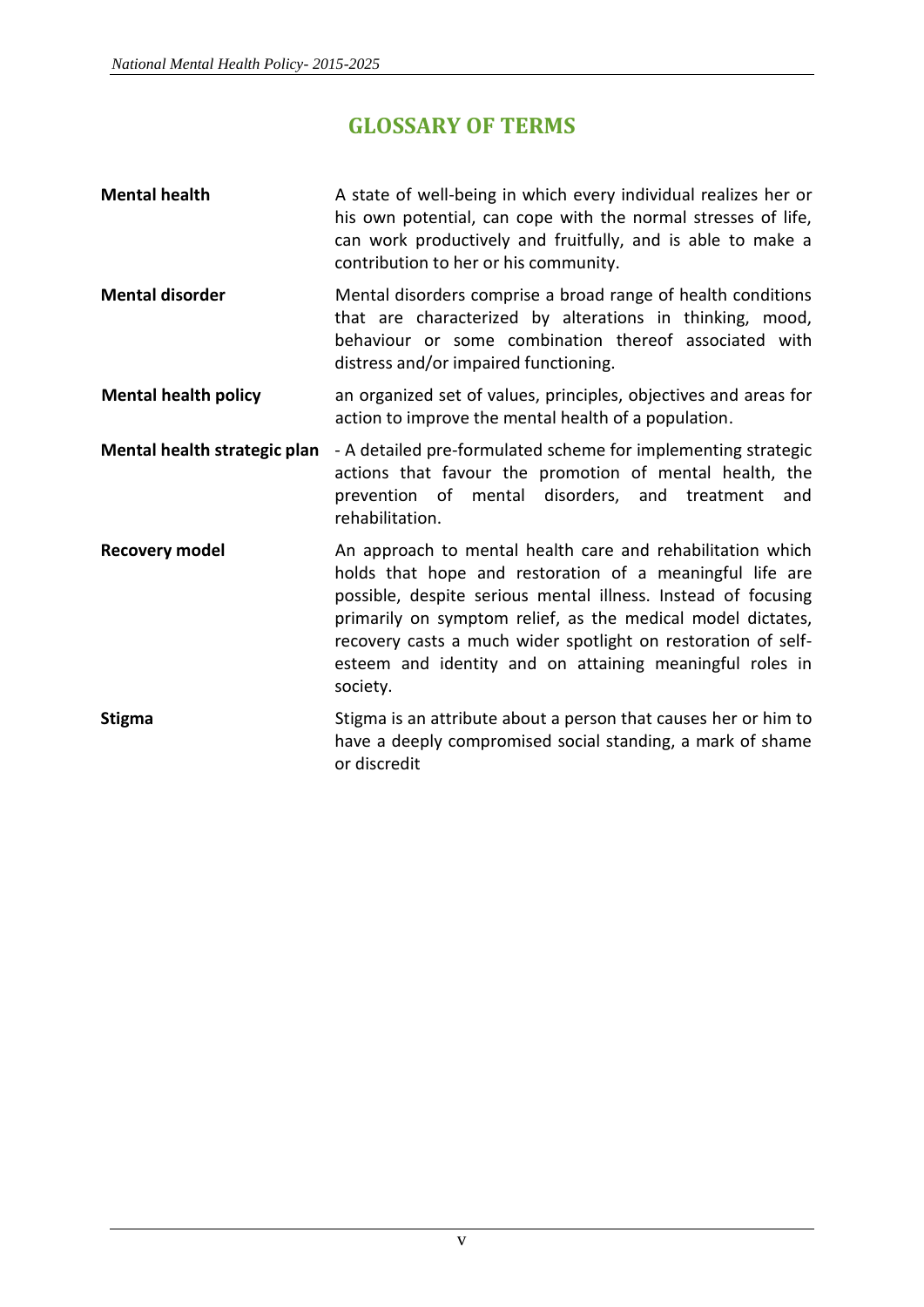# **GLOSSARY OF ABBREVIATIONS**

- <span id="page-6-0"></span>**DTRC** Drug Treatment and Rehabilitation Centre
- FHS Faculty of Health Sciences
- **HPA** Health Protection Agency
- **HPSN** Home for People with Special Needs
- **HRCM** Human Rights Commission of Maldives
- **IGMH** Indira Gandhi Memorial Hospital
- **MHC** Mental Health Coordinator
- **MNU** Maldives National University
- **NGO** Non-Governmental Organization
- **NDA** National Drug Agency
- **UNDP** United Nations Development Program
- **UNFPA** United Nations Population Fund
- **UNICEF** United Nations Children's Fund
- **WHO** World Health Organization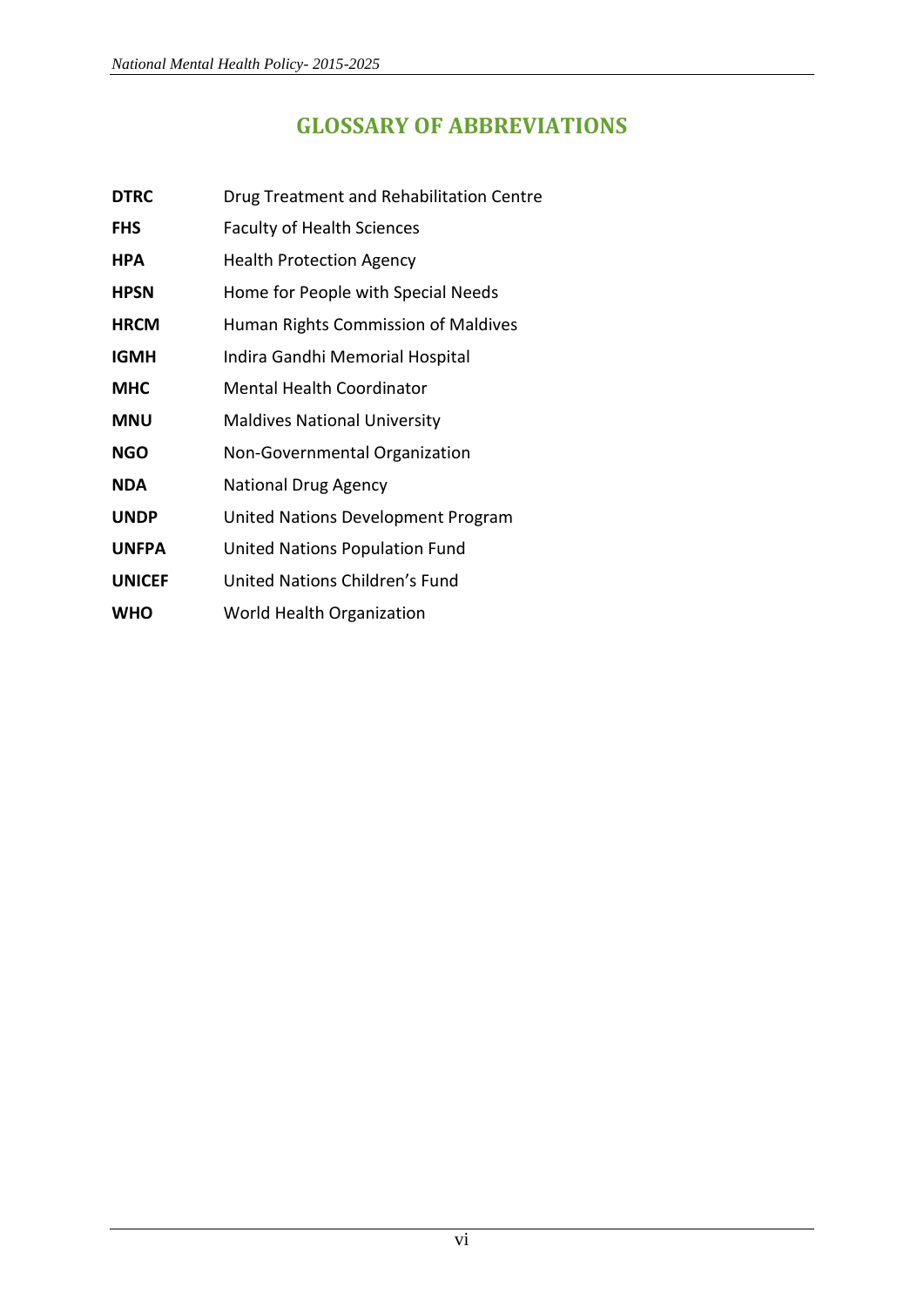# **CHAPTER 1: INTRODUCTION**

<span id="page-7-0"></span>The National Mental Health Policy marks an important milestone in establishing the foundations for addressing mental health in the Maldives. This policy defines important strategic directions for improving the mental health of Maldivians.

# <span id="page-7-1"></span>**1.1 DEFINING MENTAL HEALTH**

Mental health is one of the main dimensions of health and is defined by World Health Organisation (WHO) as,

"*A state of well-being in which every individual realizes his or her own potential, can cope with the normal stresses of life, can work productively and fruitfully, and is able to make a contribution to her or his community*" 1 .

Mental health can also be conceptualised as a spectrum with optimum mental wellbeing on one end and severe mental disorders at the other end. In this policy, mental health is interpreted broadly as per above definition. It includes mental health promotion strategies to optimise mental wellbeing and prevent mental disorders. There is also a major focus on developing comprehensive treatment services for people with mental disorders.

| <b>MENTAL</b>    | <b>MENTAL HEALTH</b> | <b>AVERAGE</b>       | <b>OPTIMUM</b>          |
|------------------|----------------------|----------------------|-------------------------|
| <b>DISORDERS</b> | <b>PROBLEMS</b>      | <b>MENTAL HEALTH</b> | <b>MENTAL WELLBEING</b> |

# <span id="page-7-2"></span>**1.2 NEED FOR AMENTAL HEALTH POLICY**

There has been increasing global recognition of the importance of mental health and the significant global burden of mental disorders in both developing and developed countries. WHO has increasingly encouraged member states to develop national mental health policies and plans which is reflected in WHO Mental Health Action Plan 2013-2020<sup>2</sup>.

Mental disorders contribute to significant morbidity and disability in the Maldives with mortality relating to suicide and increasingly relevant public health concern. Mental disorders affect individuals and their families and impacts significantly on productivity, leading to poverty and hardship. Conversely, mental wellbeing has a significant positive impact on productivity which is of important economic relevance in terms of development.

Mental disorders include an important human rights dimension and people with mental disorders are a vulnerable population group. There is significant stigma and discrimination around mental disorders, which can lead to denial of basic human rights such as health, education, employment, housing, welfare services and other civil rights.

Mental health and wellbeing is linked to broader social issues such as domestic violence, child abuse, family disruption, educational failure, substance use, unemployment and poverty. These issues have important implications for the prevention of mental disorders and conversely, addressing mental health is important to tackling these broad social issues.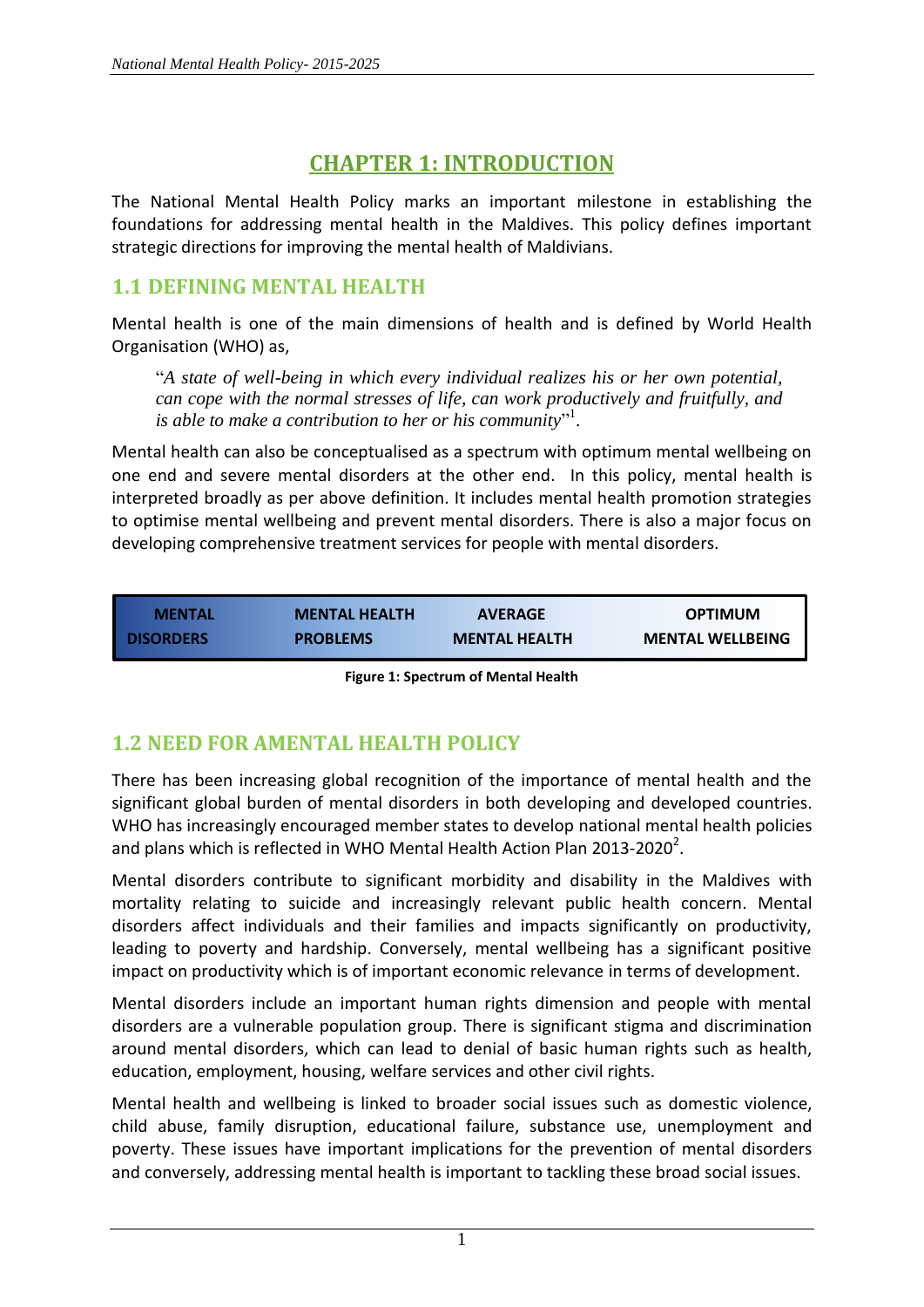There is increasing evidence for cost-effective interventions and strategies for mental health promotion as well as prevention and treatment of mental disorders. There is significant scope for change for mental health in the Maldives and developing a national mental health policy is essential to provide the necessary direction and strategy.

The National Mental Health Policy brings this important issue to the forefront, allowing collaborative efforts between different sectors. This policy brings together an organized set of values, principles, objectives and areas for action to improve the mental health of the Maldivian population. It has been formulated for a period of 10 years and will be followed by the development of a 5 year strategic plan detailing the implementation.

## <span id="page-8-0"></span>**1.3 DEVELOPMENT OF THE POLICY**

The development of the National Mental Health Policy in the Maldives has significant history behind it. In June 2005, the Ministry of Health initiated the process in the aftermath of the 2004 Asian tsunami. In November2006, a stakeholder workshop was held and the process of drafting the policy was started. The work on the policy remained dormant for many years until 2011, when it was revised. Unfortunately, the policy failed to be fully endorsed due to subsequent political changes.

In 2014, there was renewed interest in the policy led by Health Protection Agency (HPA) of Ministry of Health. The project was revived with the assistance of WHO and multiple stakeholder meetings were undertaken to revise the existing draft. The participants in the meetings included government organisations, non-governmental organisations, private health providers, Maldives National University, Maldivian Red Crescent, health professional associations and United Nations agencies. There were also consultations with people with mental disorders and their families as well as traditional healers and religious scholars.

# <span id="page-8-1"></span>**1.4 ALIGNMENT WITH OTHER POLICIES**

The National Mental Health Policy is far reaching and it is extremely important that it aligns itself with other important policy documents across all sectors, especially those related to general health, disability as well as broader development and social policies. The National Mental Health Policy reflects the international best practice and human rights policy guidelines and conforms to the articles of international conventions such as the Convention on the Rights of Child and Convention on the Rights of Persons with Disabilities. It conforms to the Health Master Plan which is currently in the process of development. It also aligns itself with other related policies including School Health Policy, Domestic Violence Policy, Child Protection Policy, and Disability Policy. Furthermore, the National Mental Health Policy is in line with existing related Maldivian legislations such as Human Rights Acts, Child Protection Act, Domestic Violence Prevention Act, Disability Act, Social Protection Act and Drug Act.

#### **INTRODUCTION- Summary of key points**

- Mental health is defined broadly
- There is a significant need for a mental health policy in the Maldives.
- This policy is formulated for a period of 10 years and will be followed by a 5 year Strategic Plan detailing implementation.
- Mental health policy involves diverse stakeholders and aligns itself with key international conventions, local policies and legislations across sectors.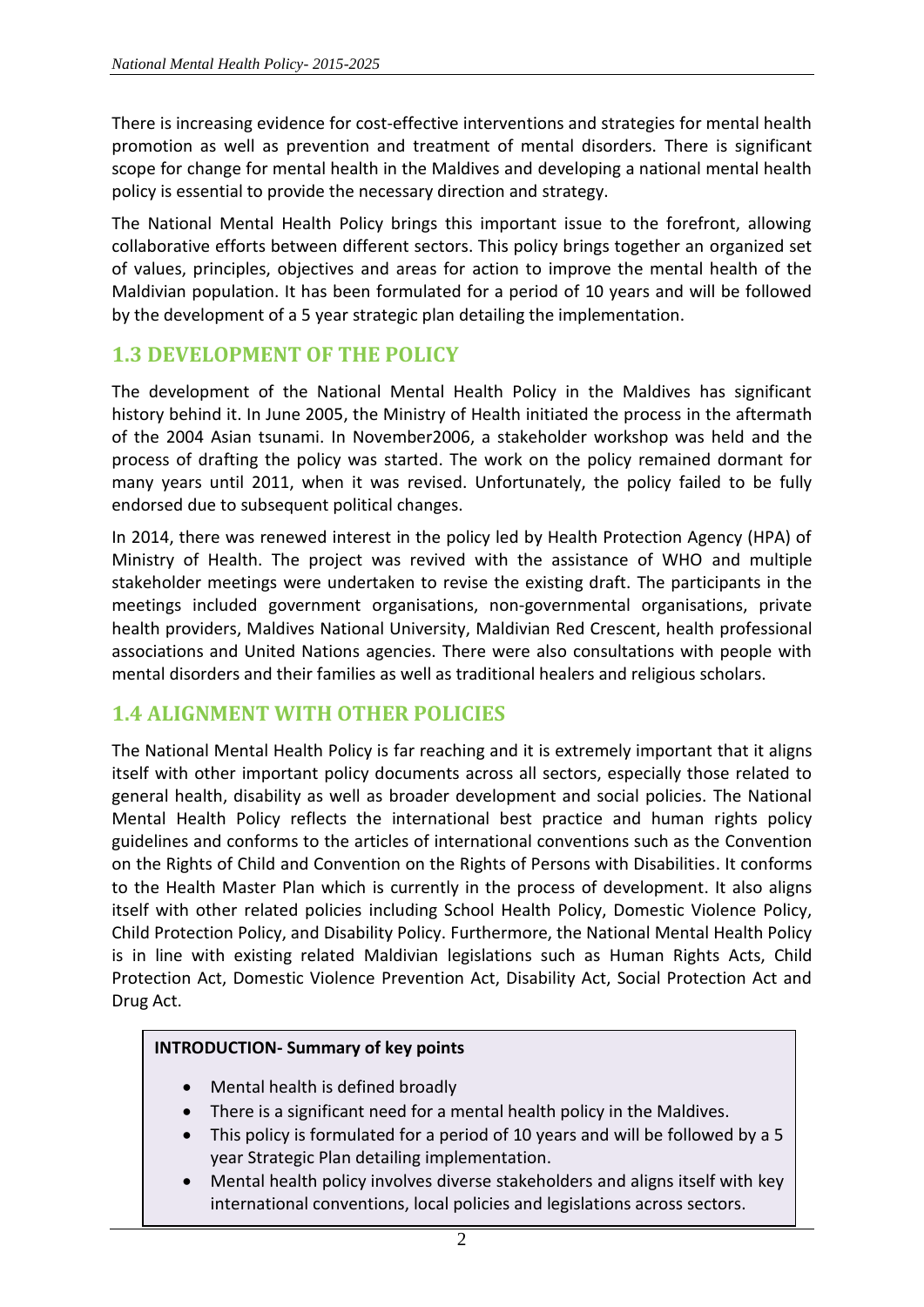# **CHAPTER 2: THE MALDIVIAN CONTEXT**

# <span id="page-9-1"></span><span id="page-9-0"></span>**2.1 COUNTRY PROFILE**

The Maldives is a chain of Indian Ocean Islands comprised of 1,192 coral islands, of which 188 are currently inhabited<sup>3</sup>. Maldives is spread over a distance of 90,000 square kilometres with the land area comprising less than 0.5%. The country extends 820km across the equator and the width of the country at its widest point is 130 km.

The local population of the country is 341,256 out of which 133,019 live in the capital city, Malé<sup>4</sup>. Malé is an island with an area of about two square kilometres, making it one of the most densely populated places in the world. Maldivians are a homogenous population speaking one language (Dhivehi) and all are Sunni Muslims. However, this is changing with the increasing expatriate population and mixing of ethnicities. Maldives has maintained a high rate of literacy and currently stands to be about 98% among both men and women.

There is increasing strain on health, social and public services caused by continuing internal migration from other islands to Malé. In addition to the internal migration, there are more than 50,000 migrant workers in the Maldives<sup>4</sup>. Despite the high number of migrant workers, unemployment among the Maldivian population is high, especially among the youth.

Maldivian economy had shown a steady growth averaging 7% over the past decade with a real GDP growth of 3.7%<sup>5</sup>. The economy is highly dependent on tourism which accounts for almost 75% when counting direct and indirect income. Fishing, which is the second main industry, forms the only economic gain from exports. The country lacks land based natural and mineral resources which makes all economic production highly dependent on imports. The consistent growth led to the graduation of Maldives from a least developing country to an upper middle income country with implications for external development assistance to Maldives. Despite the economic growth, poverty gap remains an increasingly significant issue in the Maldives<sup>6</sup>. There have also been increasing concerns around the high levels of fiscal deficit which is threatening macroeconomic stability<sup>5</sup>. Many of the aspects in the country's economy present a challenging situation with vulnerability to external shocks.

In the past decade, the country has seen major transformations in governance with a new constitution ratified in the year 2008. The key changes in the Constitution include a presidential system with the separation of powers of the executive, judiciary and legislature, multi-party elections, decentralized governance and a bill of rights and freedoms for citizens. However, the democratic institutions are still in its infancy and the transition in governance has been erratic with political polarisation, corruption and instability. This has had significant implications in terms of the broader policy environment.

# <span id="page-9-2"></span>**2.2 ORGANISATION OF HEALTH SERVICES**

The public sector provides the largest share of the health system in Maldives and this is supported by a number of private health care providers, mainly providing curative, diagnostic and pharmaceutical services. The voluntary sector or Non-governmental organisations (NGOs)also makes significant contributions on specific health issues. While the public system extends to all inhabited islands, private and voluntary sector services are concentrated in Malé.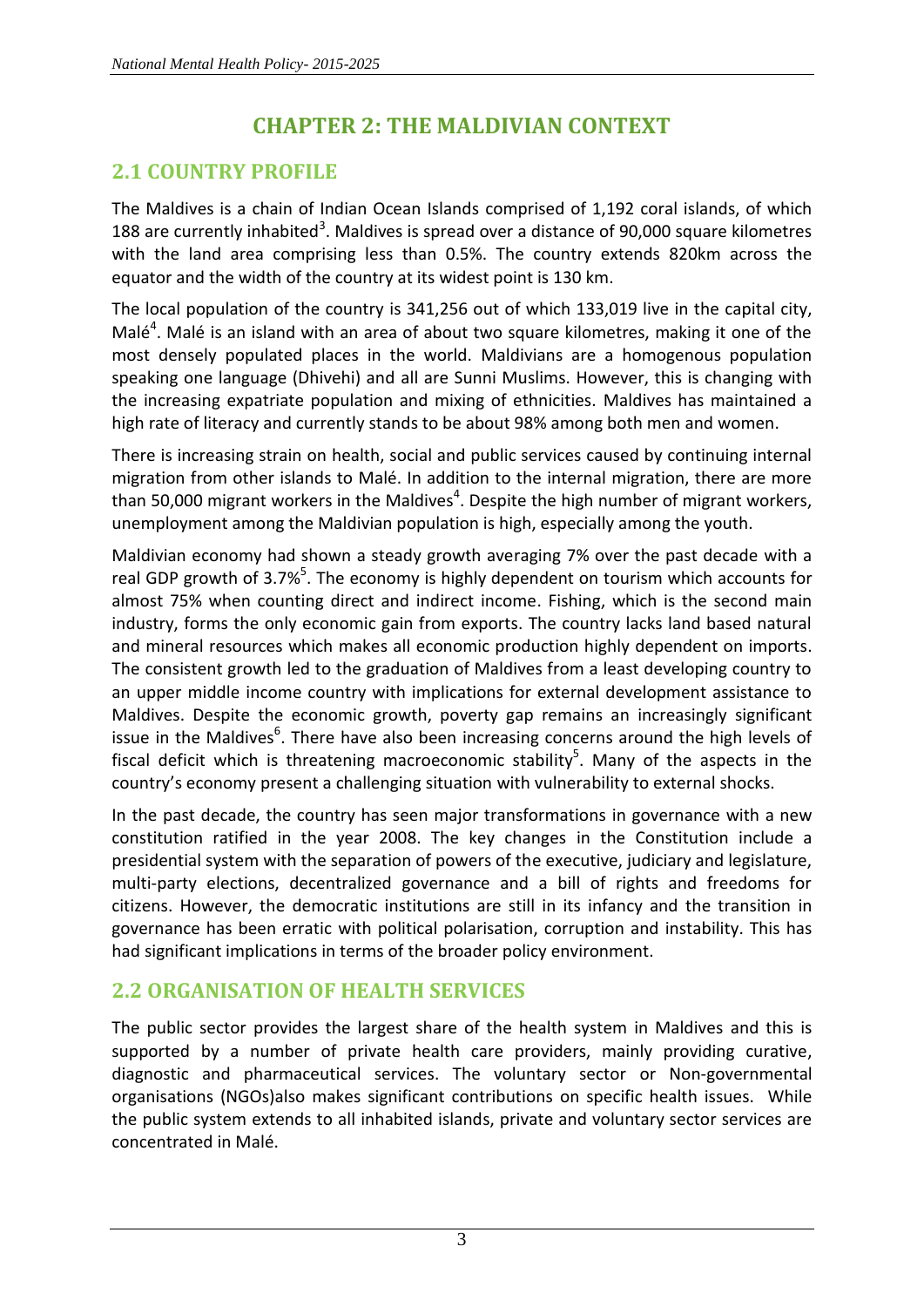The health care delivery system of Maldives is organized as a tiered referral system. At the basic, primary care levels are the Health Centres; established in all islands without a hospital which are staffed by at least one doctor, nurse and primary health care workers. At the secondary care level, Atoll Hospitals exist at atoll level, which are capable of handling obstetric and surgical emergencies. Also at the secondary care level; the Regional Hospitals (serving groups of 2-4 atolls), generally provide secondary level curative services with major specialties supported by laboratory and radiological investigations. The Atoll and Regional Hospitals have separate public health units, for primary health care services; in addition to curative services. The Central level or tertiary care comprises of the tertiary referral Hospital, Indira Gandhi Memorial Hospital (IGMH) based in Malé. Primary health care in the Malé region is less prominent and is delivered by a separate Urban Primary Health Centre. In 2014, there were 22 hospitals (IGMH, Hulhumale' Hospital, Villimale' Hospital, 5Regional hospitals and 14 Atoll hospitals), 1 Urban Primary Health Centre, and 165Primary Care Health Centres. In 2014, the current government has started piloting a general practice led primary care system as gatekeepers to the health system.

Ministry of Health is responsible for formulating overall health policies and plans as well as regulating, monitoring and evaluating the health situation. The HPA is responsible for providing and monitoring the public health services at all levels. The government is committed to improving the health services in the country and improving accessibility. However, the dispersed islands pose challenges to logistic management, particularly in providing necessary supplies and equipment, assuring quality services and regular maintenance. Furthermore, as there are no public pharmacies and due to diseconomies of scale it is difficult to sustain private pharmacy services in smaller islands. In 2014, the government had entered into a partnership with a public company to outsource the supply of medications and medical supplies. It is hoped that this will improve the availability of medications in the outer islands.

During 2009, associated with transition in governance and political context, major changes were brought to the health system with corporatisation of the public healthcare delivery from single coordinated system to six separate bodies. The system was reorganised again in 2012 into a single system, but has not yet recovered from the losses and instabilities associated with the changes which did not have time to get fully established. These changes with every change of government and health policy have led to a decline of quality in health care delivery and increased loss of public trust in the health system.

Spending on health is high in Maldives when compared to other countries in similar developmental situations. In 2009, a universal social health insurance scheme was established which has undergone a number of policy changes. There have been increased concerns about the sustainability of this scheme due to over-utilisation, absence of gatekeepers, inefficient use of resources and poor public awareness.

<span id="page-10-0"></span>The Maldives has seen a rapid increase in health care professionals in the last 20 years due to expansion of health services. There are local training programmes for nurses, laboratory technicians, pharmacists and primary healthcare workers, but not doctors. There continues to be a significant expatriate workforce amongst health professionals, especially among doctors and nurses, which raises difficulties in workforce retention, especially in the outer islands.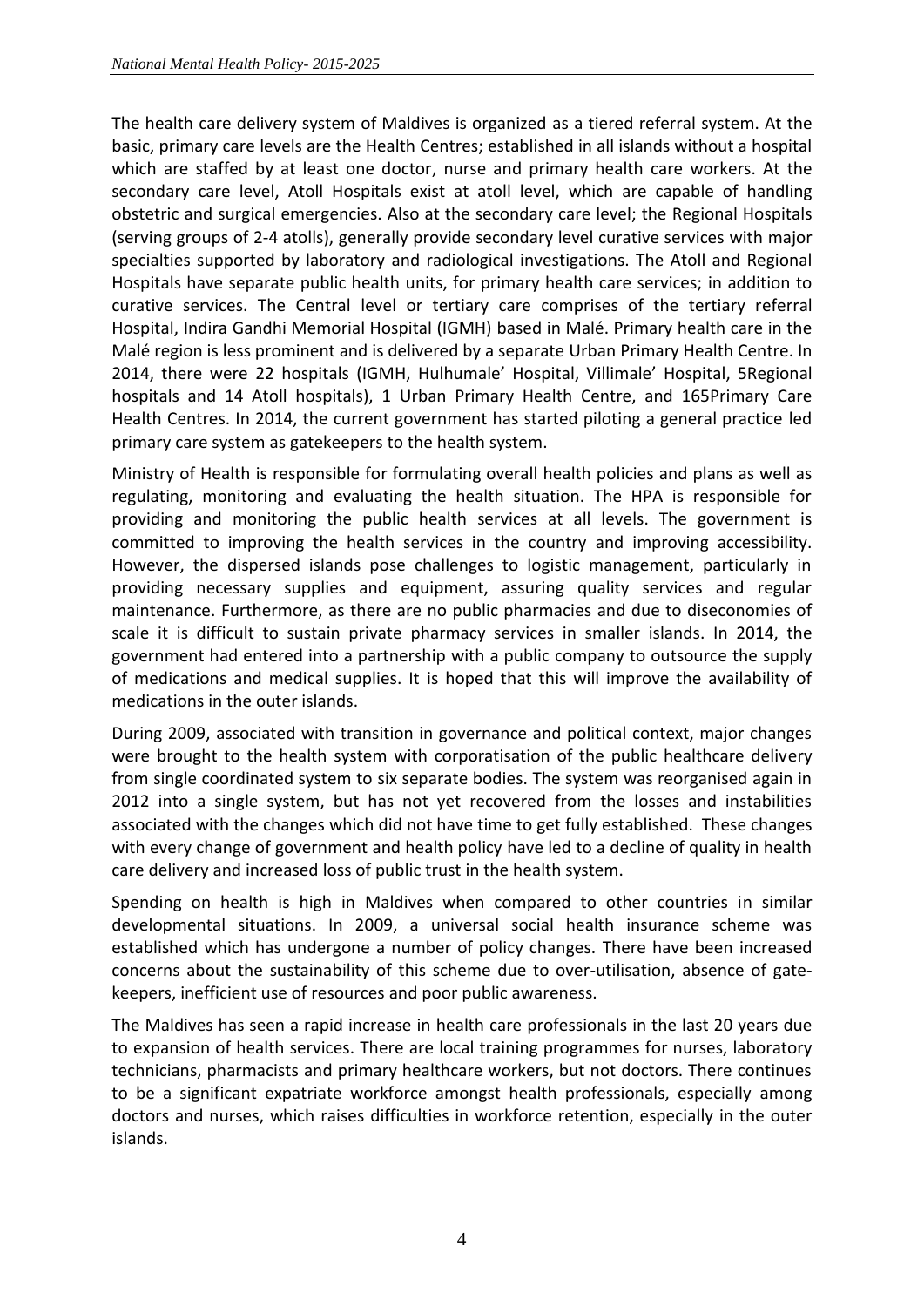# **2.3 PREVALENCE OF MENTAL HEALTH PROBLEMS**

There is general paucity of research on mental health in Maldives with no recent studies addressing the mental wellbeing or the prevalence of mental disorders in the Maldives.

In 2003, Ministry of Health conducted a nation-wide survey to assess the magnitude of mental and neurological disorders<sup>7</sup>. This survey reported that more than 29.1% of the respondents reported that they had a mental health condition (with 22.3% reporting neurotic disorders, 1% reporting psychotic disorders and 6.1% reporting epilepsy). The study also reported that nearly 5% suffer from anxiety and depression and nearly 4% reported somatic symptoms. In comparison to men, more than twice as many women suffer from anxiety, depression and somatic disorders. There has also been a trend of increasing suicides, particularly in the youth. However, no formal research figures are available.

Some research is available regarding gender based violence and mental health. The results of a survey done in 2006 on Women's Health and Life Experiences showed that more than 1 in 3 women (34.6%) aged 15-49 reported experiencing physical or sexual violence during their lifetime<sup>8</sup>. This research also showed that psychological distress for women who have experienced physical or sexual partner violence is significantly higher than for those not experiencing violence.

The National Drug Use Survey 2011/2012 revealed that the estimated number of drug users in the Atolls was 3,154 and the estimated number of drug users in Malé was 4,342; while the estimated prevalence for Malé and Atolls were 6.64% and 2.02% respectively<sup>9</sup>. Most drug users appear to be concentrated in Malé, and the most common drugs used were opioids, cannabis and alcohol. The survey also showed that mental health problems were common in this population. Data on mental health problems among the drug users implied that about 15% in Maléand9% in the atolls had been diagnosed with a psychological disorder<sup>9</sup>. More than a third of current drug users in Malé stated that they were affected by a mental health problem.

# <span id="page-11-0"></span>**2.4 MENTAL HEALTH SERVICES IN THE MALDIVES**

The mental health system in the Maldives is currently limited with poor organisation and coordination. In 2006, an assessment of the mental health system in the Maldives was made using the WHO Assessment Instrument for Mental Health Systems (WHO-AIMS) to collect information and develop mental health plans<sup>10</sup>. Unfortunately, not much has changed since then. There is still no central authority to oversee mental health in the Ministry of Health and no mental health policy, plan or legislation exists. There is a dearth of trained mental health workforce in the country and this was reported as 4.48 mental health professionals per 100,000 population in 2006<sup>10</sup>. While there is some mental health training at local institutions for counsellors, nurses and primary healthcare workers, this is limited with little practical emphasis. In terms of financing, there is no separate financing for mental health care, but psychiatric treatment and medications are covered by the social health insurance scheme. Some financial assistance for chronic mental health problems in childhood and intellectual disability is funded by the State. However, there is little financial assistance for disability associated with chronic psychiatric disorders currently.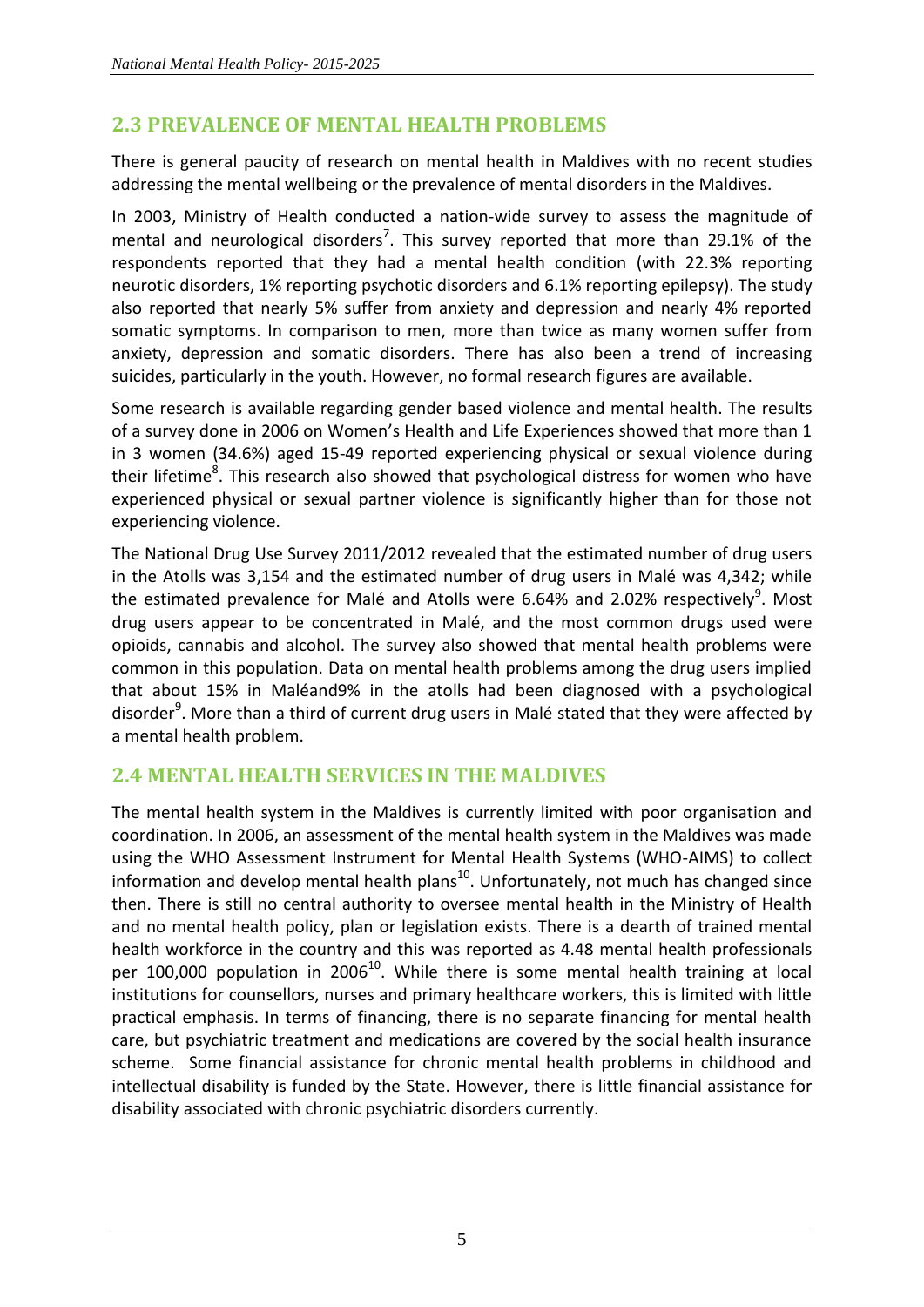Most of the mental health services are concentrated in the capital Malé, with minimal services in the outer islands. There are psychiatric and psychological services in the private sector. IGMH provides mental health services to the general public, mainly in the form of outpatient psychiatric clinics. There are 4 psychiatrists in IGMH with 2 local psychiatrists. There are no specialist psychiatric nurses, psychologists, psychiatric social workers or occupational therapists in IGMH. The inpatient service for psychiatric patients at IGMH is very limited as there are very few beds allocated for psychiatric admissions (currently 4) with no psychiatric ward. Over the past year, there have been psychiatrists posted at the Regional Hospitals (currently in 4 Regions) which is a major improvement for mental health services in the outer islands. However, there is little integration of mental health with the primary care level in the islands.

In terms of treatment availability, while most classes of psychiatric medications are available, their supply is often inconsistent and mainly available in Malé. While a previous system of free supply of psychiatric medications to registered psychiatric patients existed, this has largely disintegrated with the recent changes in the health system. There is no provision for psychological treatments in the public health system, even in Malé.

The current mental health services in the Maldives are not able to meet the clinical demands placed upon them, especially people living in the islands. The majority of people have to travel long distances to obtain basic services and the cost of travel is substantial. There is also an absence of a follow-up system for patients discharged to the community, which often results in hardship for patients and family members as well as unnecessary readmissions due to preventable relapses. The social stigma associated with psychiatric disorders with the financial costs of unemployment and repeated hospital admissions, imposes a major burden on people with mental disorders and their families.

The Ministry of Law and Gender addresses child protection and gender based violence issues through the Family and Children Service Centres (FCSCs) based in each atoll level. They also manage the Home for People with Special Needs (HPSN) which provides institutional care by the State for people with a range of physical and intellectual disabilities, mental disorders as well as also older people who cannot be cared for by their families. The currently there are169 residents at the centre and is staffed by a medical officer and two staff nurses with some outreach visits by psychiatrists from IGMH. There are significant difficulties with the functioning of the centre in terms of quality of care, rehabilitation and discharging residents back to the community. A case study conducted in 2013 found a number of areas in which the service at HPSN could improve in, including; human resources, training, clinical supervision, psychosocial intervention, information system, follow-up and community facilities to support discharged patients<sup>11</sup>.

Services for drug use are relatively better developed compared to general mental health services. The National Drug Agency (NDA) is the authority tasked with addressing drug abuse in the Maldives. The main Drug Treatment and Rehabilitation Centre (DTRC) provide residential care using the therapeutic community model. Clients discharged from the DRC are transferred to Malé for the community component of their rehabilitation, designed to help clients to re-integrate into their families and the community. With the introduction of the new Drug Act (17/2011), sentencing for drug use offences are converted into mandatory treatment programmes. There continues to be significant challenges in addressing substance, in terms of managing supply reduction, prevention efforts as well meeting the demand for effective quality treatment opportunities for rehabilitation.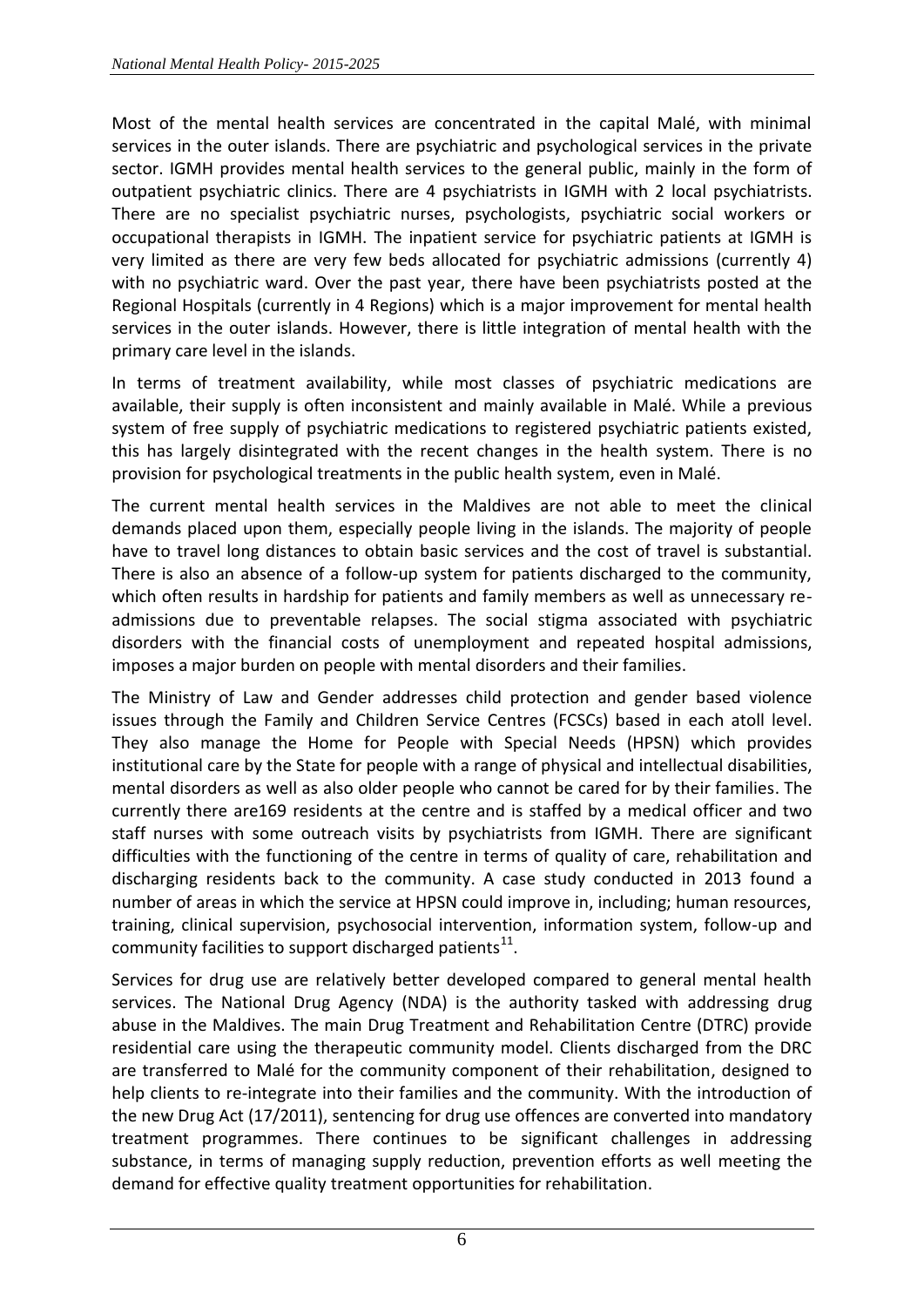There are little formal efforts in terms of mental health promotion and prevention of mental disorders. The HPA does conduct mental health awareness programmes sporadically. However, the level of awareness around mental wellbeing and mental disorders is generally poor with significant stigma and discrimination of people with mental disorders. It is a positive step that mental health is gradually being incorporated into the school health programme. There are also important policy directives by the Ministry of Education in terms of child protection and inclusive education.

The voluntary sector and NGOs have continued to provide an important contribution to mental health services delivery as well as mental health promotion. There are many NGOS working on different aspects of mental health. Some of the NGOs that are active in this regard include: Society for Health Education (SHE), Care Society, Maldives Autism Association, Beautiful Eyes - Down Syndrome Association, Journey, Open Hand, Aged Care Maldives, Society for Women Against Drugs (SWAD) and Hand in Hand. Maldivian Red Crescent (MRC) and its predecessors have also been very active in the training and provision of psychosocial support. It is of note that there are no NGOs in Maldives representing people with mental disorders or their families currently. However, recently, a new NGO Mental Health Awareness Foundation (MHAF) has been established.

The traditional healers and religious leader form an important part of the informal mental health services. At the community service level, people with mental distress will often seek help initially from traditional healers or religious leaders. This is especially the case in the outer islands where formal mental health services are limited. This is closely linked to the belief that mental distress may be related to supernatural causes such as possession. The traditional healers are a loosely defined non-homogenous group of people who use different modalities of treatment which include homeopathic remedies, rituals and practices which are likely to be derived from earlier traditions as well as Islamic healing methods such as recitations from The Holy Book, *Quran*. There are no formal qualifications or standards for the traditional healers.

#### **THE MALDIVIAN CONTEXT- Summary of key points**

- While the Maldives has made significant progress in terms of development, there are significant challenges in terms of political stability, wealth disparity, economic and fiscal challenges.
- The health service delivery in Maldives is a tiered system, with major challenges faced due to the geographical dispersion of the islands, consequences of recent systemic changes and unsustainable costs of health care related to the universal social health insurance scheme.
- There is little recent research on the prevalence of mental disorders, but the available evidence suggests that mental disorders are very common.
- Mental health services in the Maldives are poorly developed with little leadership, coordination and integration with general health services.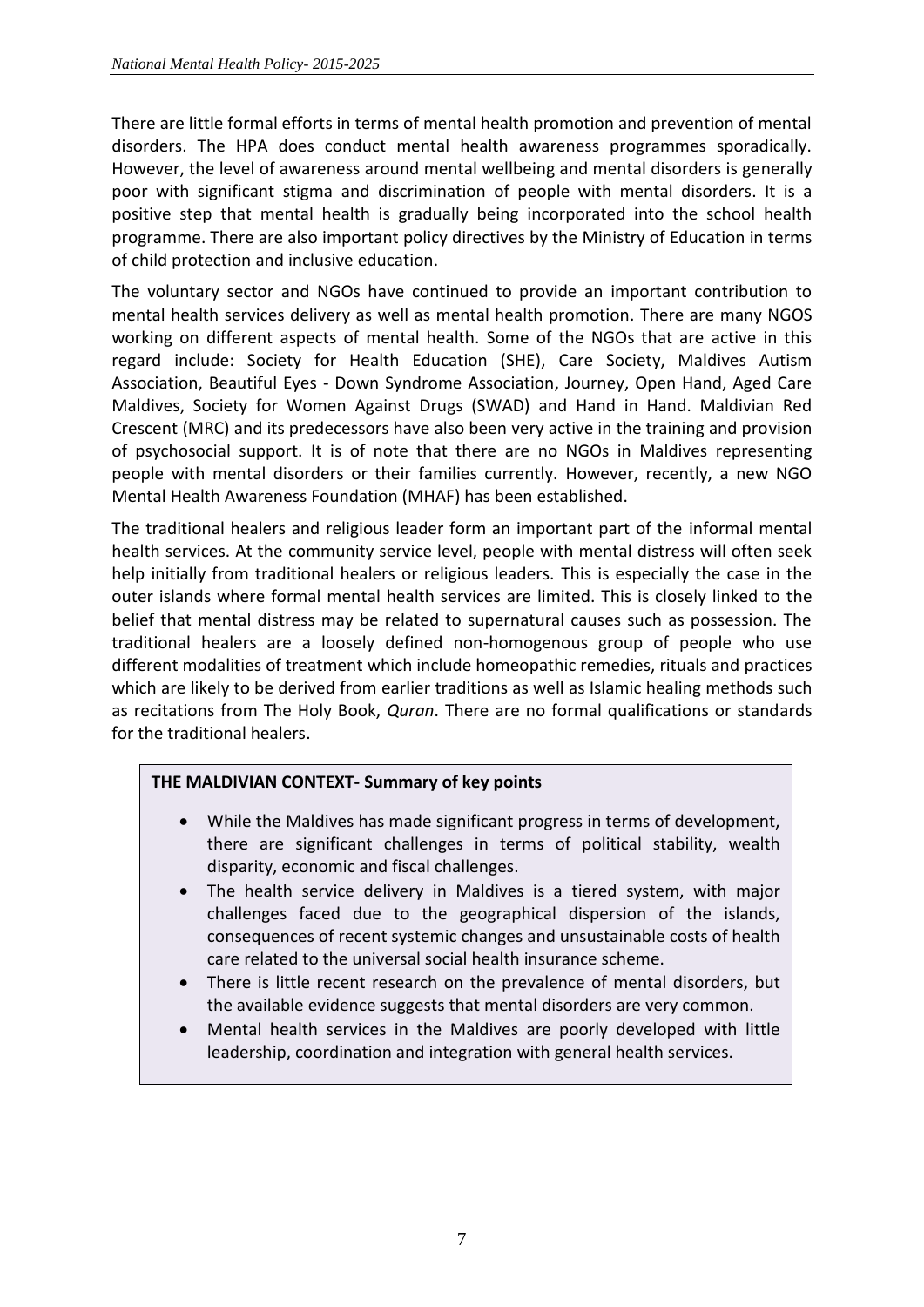# **CHAPTER 3: VISION, PRINCIPLES AND OBJECTIVES**

# <span id="page-14-1"></span><span id="page-14-0"></span>**3.1 VISION**

*"In Maldives, the mental wellbeing of people will be fostered with emphasis on prevention of mental disorders. People with mental disorders and their families will be treated with dignity and have access to quality care to promote recovery and flourish in the community, free from stigma and discrimination."*

# <span id="page-14-2"></span>**3.2 GUIDING VALUES AND PRINCIPLES**

The following values and principles outlined below form the basis of objectives of the policy, priorities of action and the strategic plan that will follow.

#### **i) Inter-sectoral collaboration**

The links between mental wellness and wider social determinants of health such as poverty, housing, employment, lack of social protection and education is increasingly clear<sup>12</sup>. A comprehensive and coordinated response for mental health requires partnership with multiple public sectors such as health, education, employment, justice, housing and welfare as well as the private and NGO sectors.

#### **ii) Integration of mental health and general health**

There is increasing evidence for the close inter-relationship between mental and physical health<sup>13</sup>. Mental health services needs to be integrated into general health and primary care services at all levels and maintain parity with other health services.

#### **iii) Community based care**

Community based care involves the concept of treating people with mental disorders in the community in the least restrictive environment, closer to their homes and avoiding institutional care.

#### **iv) Life-course approach**

Policies, plans and services for mental health need a life course approach and take account of health and social needs at all stages of the life course, including infancy, childhood, adolescence, adulthood and older age.

#### **v) Evidence based care**

Mental health promotion, prevention and treatment strategies should be based on sound evidence. These strategies should also be cost effective care, to optimise the benefit to the larger population.

#### **vi)Emphasis on religion and culture**

Religion and culture form an important part of mental health in our communities and should be incorporated into the strategies of mental health prevention, promotion and treatment services.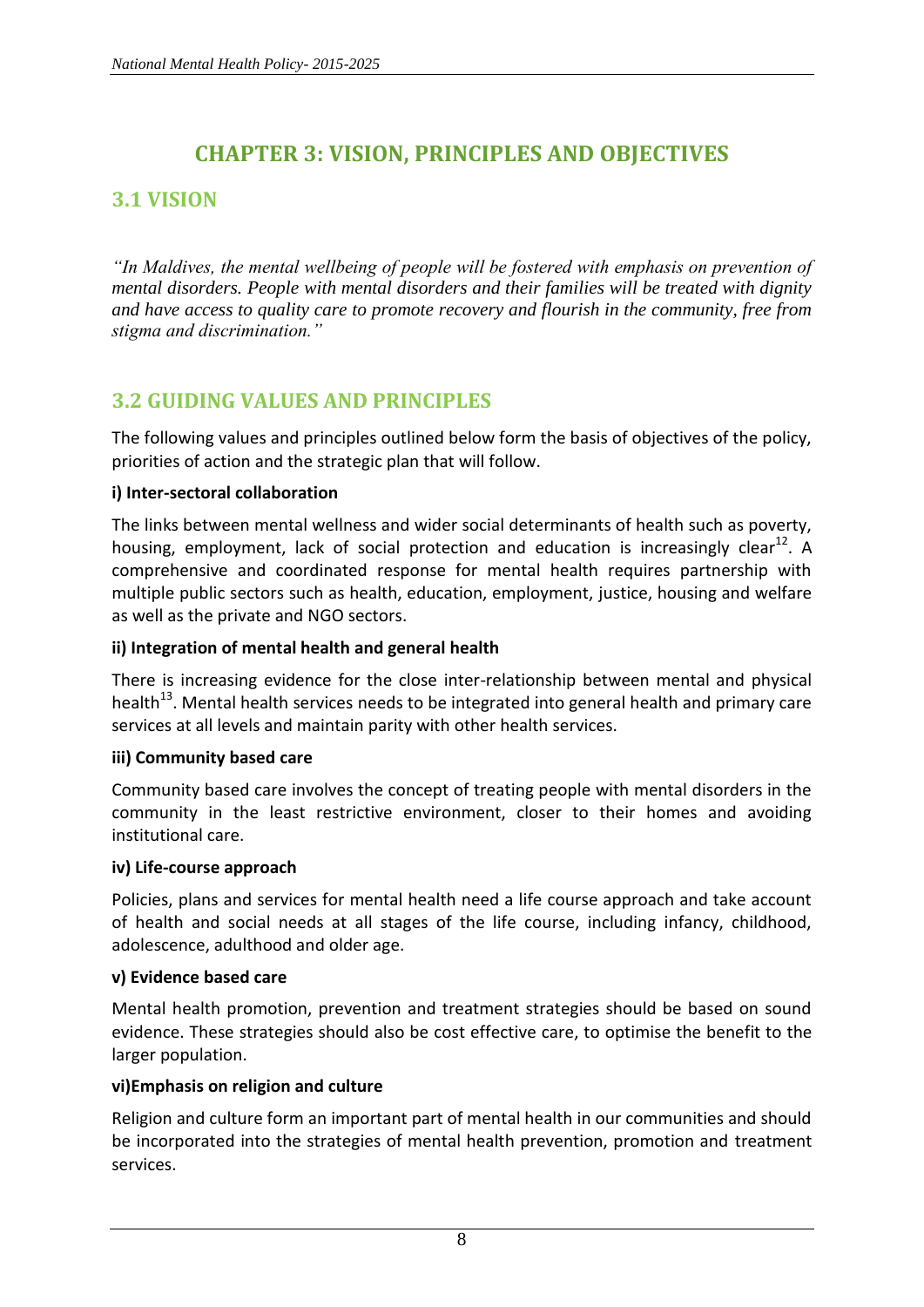#### **vii) Protecting vulnerable populations**

People with mental disorders are a vulnerable population in the community<sup>14</sup>. They are often exposed to a wider range of human rights violations within health services and the community. The protection and promotion of human rights therefore needs to be a priority in all strategies and services provided.

#### **viii) Accessibility and Equity**

Mental health services should be accessible and available to all, regardless of their geographical location, economic status, race or social condition.

#### **ix) Professionalism**

Health professionals should be competent with high levels of commitment to ethical and moral obligations. The need to protect confidentiality and respect privacy cannot be overemphasised.

#### **x) Empowering people with mental disorders and their families**

People with mental disorders and their families should be encouraged to become actively involved in their own care and treatment. Furthermore, they should be encouraged to become involved in advocacy, planning, service provision and policymaking.

## <span id="page-15-0"></span>**3.3 OBJECTIVES**

The major objectives of this policy include:

- i. Creating a robust governance structure for mental health with adequate financing for implementation of strategies.
- ii. Developing a comprehensive, responsive, quality network of community based mental health services which are integrated with the general health services at all levels.
- iii. Preventing mental disorders and promoting mental health across the life course in collaboration with other stakeholder sectors.
- iv. Advocacy for better mental health and human rights of people with mental disorders at all levels of society and enshrine this in legislation, policies and plans.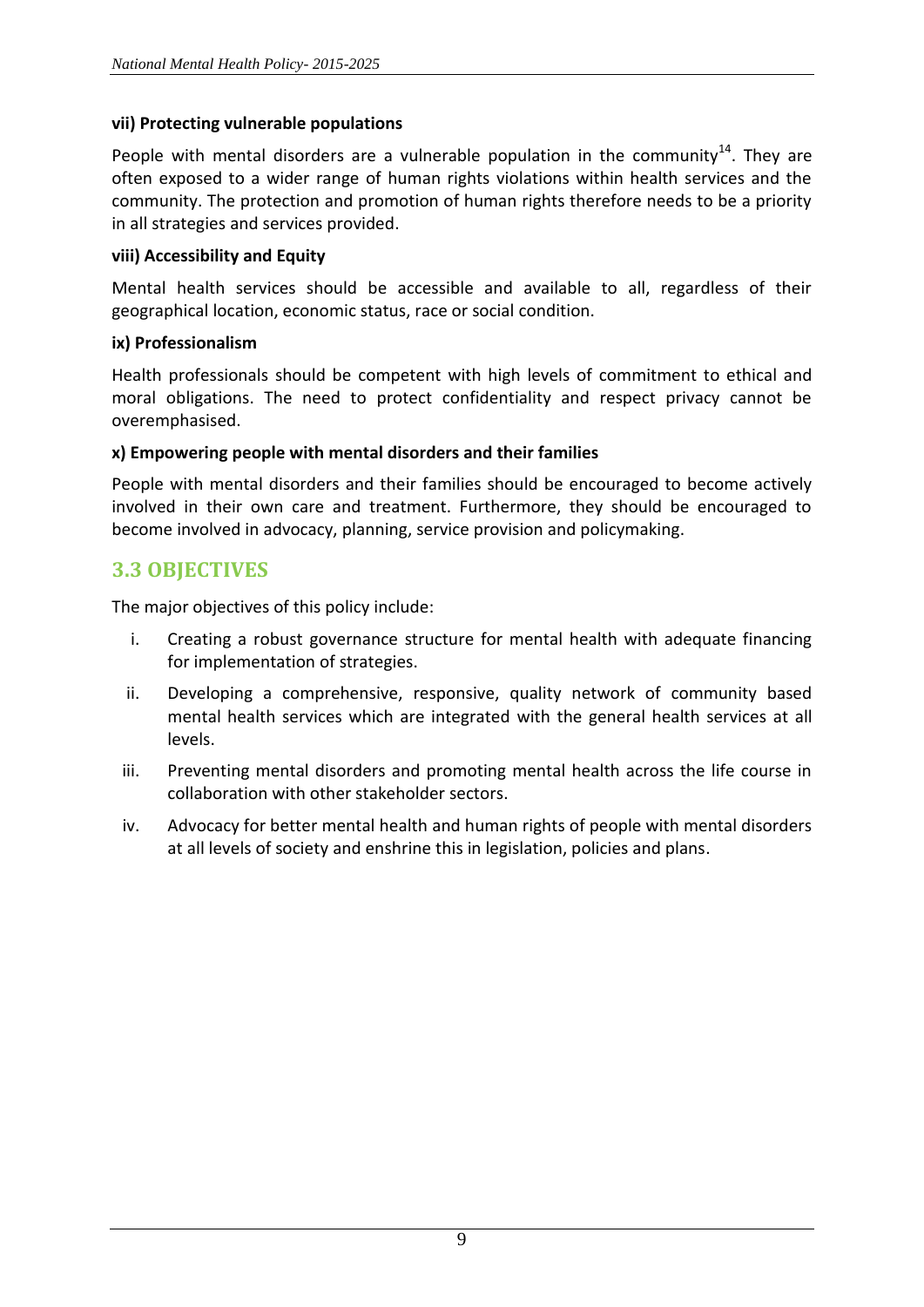# **CHAPTER 4: PRIORITIES OF ACTION**

<span id="page-16-0"></span>The following areas were identified as key priority areas for action of the National Mental Health Policy following the stakeholder discussions.

- 1. Leadership and coordination
- 2. Financing mental health
- 3. Mental health promotion and prevention of mental disorders
- 4. Developing comprehensive mental health services
- 5. Addressing drug addiction
- 6. Advocacy and legislation
- 7. Human resource and training
- 8. Quality improvement and monitoring



**Figure 2: National Mental Health Policy- Priorities of Action**

# <span id="page-16-1"></span>**4.1 LEADERSHIP AND COORDINATION**

Leadership and coordination is crucial for the successful implementation of the National Mental Health Policy. The key actions in this regard will be the formation of the National Mental Health Programme and National Mental Health Advisory Body, while establishing mechanisms to ensure all sectors work together.

## **4.1.1 National Mental Health Programme**

The National Mental Health Programme will be formed and tasked with providing leadership and co-ordination for implementation of the National Mental Health Policy. The National Mental Health Programme will also monitor the implementation of the policy. This will be an independent programme based in the Health Protection Agency at the Ministry of Health, led by the Head of Mental Health Programme with advice from the National Mental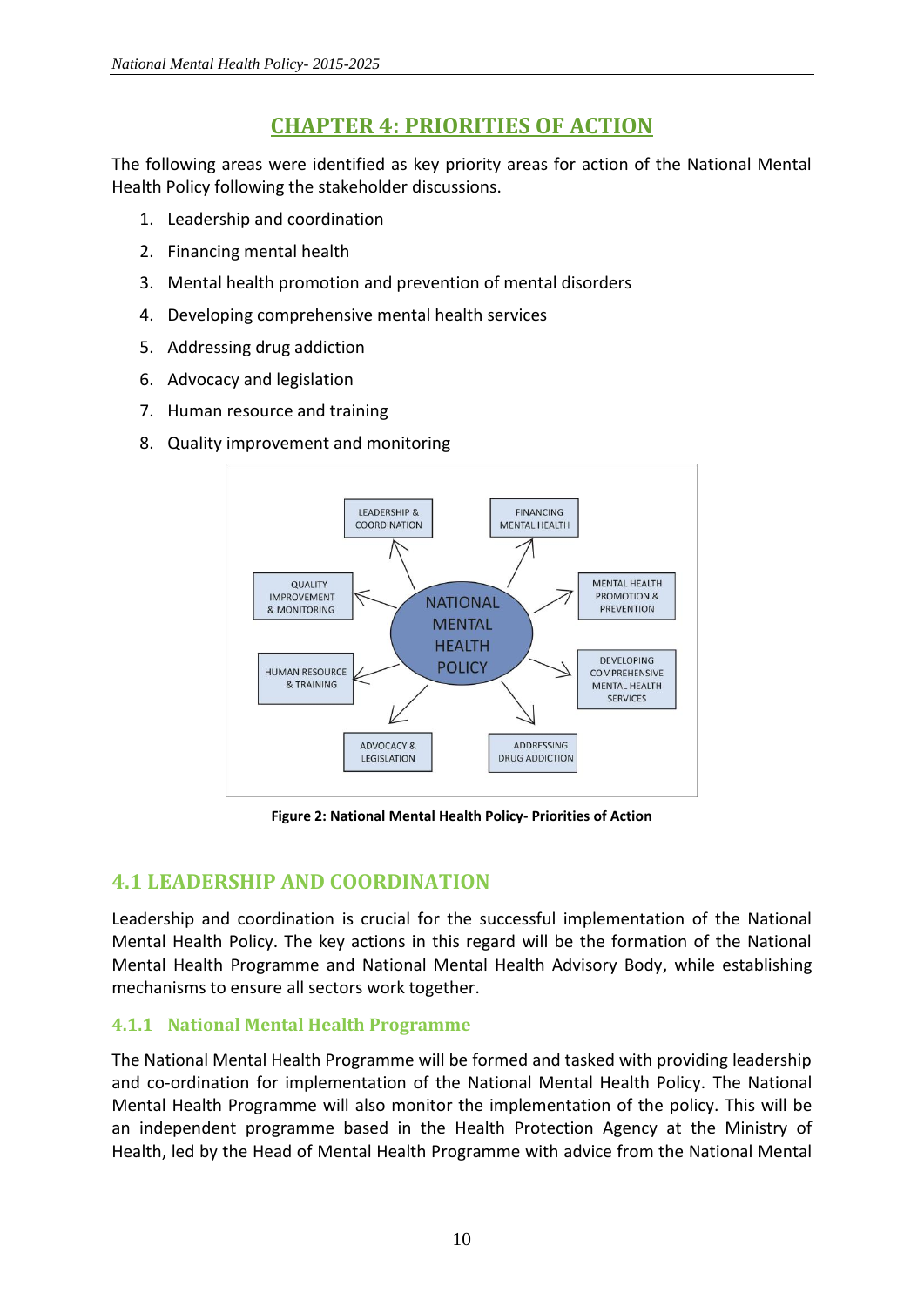Health Advisory Board and the support from the Programme Manager and adequate ancillary staff.

## **4.1.2 National Mental Health Advisory Board**

The National Mental Health Advisory Board will be established to provide an advisory role to the National Mental Health Programme and facilitate implementation of the policy. The National Mental Health Advisory Board will include representation from:

- Ministry of Health, Senior Political appointee (Chair)
- Head of National Mental Health Programme (HPA)
- IGMH (Psychiatrist or Clinical Psychologist)
- Gender Ministry (Senior Executive Appointee)
- National Social Protection Agency (Senior Executive Appointee)
- Ministry of Youth and Sports (Senior Executive Appointee)
- National Drug Agency (CEO or Board Member)
- Ministry of Education (Senior Executive Appointee)
- Attorney General Office (Senior Lawyer)
- Police (Head of Department relating to a mental health division)
- NGO representative (Senior level appointee)

The National Mental Health Advisory Board should comprise of members who can provide multidisciplinary input with members ideally from the disciplines of psychiatry, clinical psychology, psychiatric nursing and social work. These technical expertises should be considered in selection of the members representing different stakeholders of the board. The National Mental Health Advisory Board members will be nominated by the President's Office for a term of 5 years and the Head of Mental Health Programme will act as member secretary of this Board. The Board will meet at regular intervals with remuneration provided for attendance.

#### **4.1.3Coordination and Working together**

Coordination and genuine collaboration of different stakeholders from various sectors is essential for implementation of the policy. There should be a whole of government approach in mental health with collaboration between the various government ministries. Partnerships with government and NGOs as well as religious scholars, traditional healers, media, community organizations and volunteers will be crucial in treatment, promotion and prevention activities. It is also important to develop and sustain relationships with the private sector, business organisations and donor agencies to maximise services and funding opportunities. The National Mental Health Advisory Board will provide an important impetus to facilitate inter-sectoral collaboration at the advisory level and committees with inter-sectoral representation will be formed to work collaboratively with certain specific tasks in the implementation of the policy. Mental health focal points will be nominated in various stakeholder organisations for communication and continuity purposes.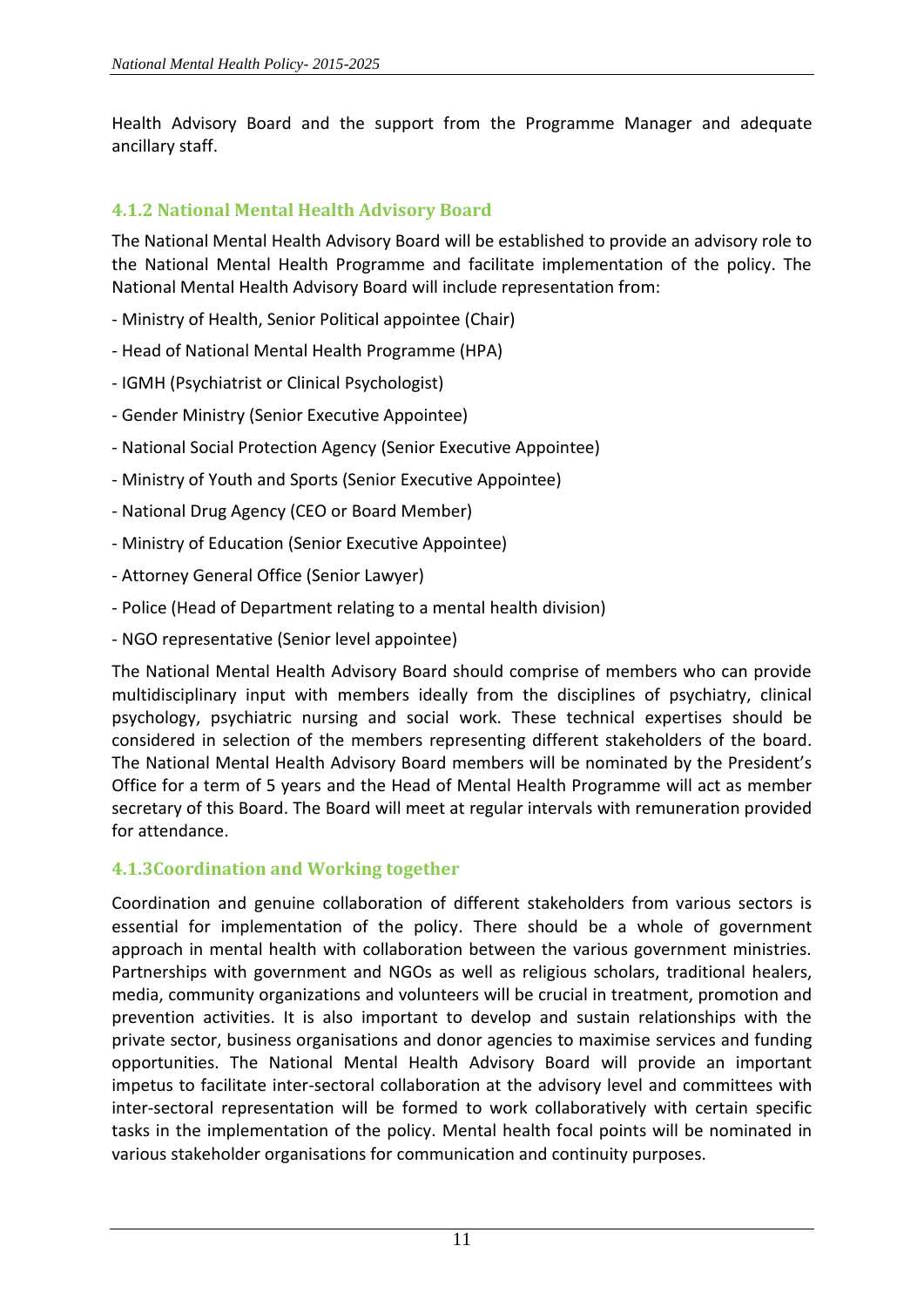#### **LEADERSHIP & COORDINATION - Summary of key points**

- Effective leadership and coordination is crucial for successful implementation of this policy
- The National Mental Health Programme, led by the Head of Mental Health Programme will be responsible for the implementation of the policy
- The National Mental Health Advisory Board will play an important advisory role with technical expertise and representation from stakeholder groups.
- Mental health is 'everyone's business' and all sectors need to work together to achieve optimum results.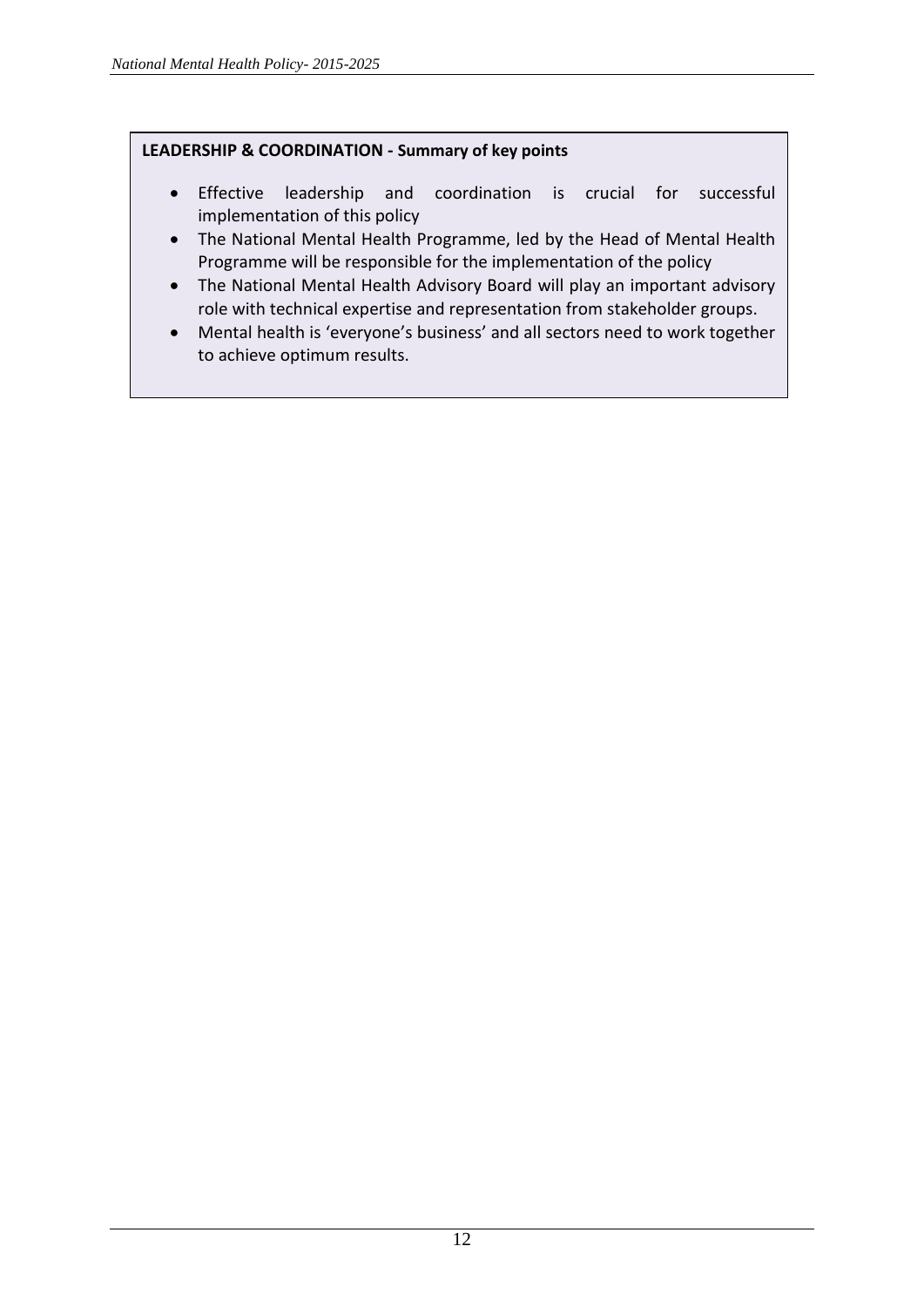# <span id="page-19-0"></span>**4.2 FINANCING MENTAL HEALTH**

Financing is the key to successful implementation of the policy and this will be funded through government and other alternative sources.

#### **4.2.1 Government Funding and other sources**

The government is committed to the implementation of the National Mental Health Policy by ensuring that funds are released by the Ministry of Finance. It is envisaged that financing for mental health from different sectors such as health, education and welfare will be provided through their respective budgets. Similarly, within the different levels of the health sector, funds for mental health services will need to be planned and budgeted separately.

It will be important to seek funding from international donors such as WHO, UNICEF, UNFPA and UNODC to supplement government financing. Mental health has also been a global priority area for WHO, and should become a priority area at the local level. Funding and technical cooperation can also be explored as part of bilateral foreign assistance. Investing in mental health services by the private health sector will be encouraged. Private parties should also be encouraged to support mental health as part of their employee assistance programmes and corporate social responsibility. It will also be important to approach individual philanthropists and philanthropic organisations and international NGO's.

## **4.2.2Optimal use of resources**

Implementation of the policy should also take into account ways of minimising costs. During planning and implementation, the use of existing staff and infrastructure will be considered. Mental health services will collaborate with other services and sharing of resources including technical expertise should be considered. Consideration should also be given to use of efficient technology such as telemedicine, electronic communication and records.

#### **4.2.3 Costs for people with mental disorders and their families**

At the patient level, costs for mental health related care will be covered under the national health insurance scheme to relieve the financial burden for people with mental disorders and their families. The cost of medications and psychological treatments such as counselling will be funded through the national health insurance scheme. The cost of treatment for specialist mental health services not available in Maldives will also be funded.

The government will also ensure welfare assistance is available for children and adults with significant disability related to mental disorders, which limits employment opportunities contributing to financial burden and poverty. This welfare assistance is vital for supporting community care and is more cost-effective in the long term. Systems of eligibility and monitoring for disability related to mental disorders will be developed with clear criteria and guidelines to ensure that this is robust and sustainable.

#### **FINANCING MENTAL HEALTH - Summary of key points**

- Adequate financing through government funds and alternative sources while minimizing costs will be the key to successful implementation of the policy
- Welfare assistance due to disability related to mental disorders and full coverage of comprehensive treatment for mental disorders is essential.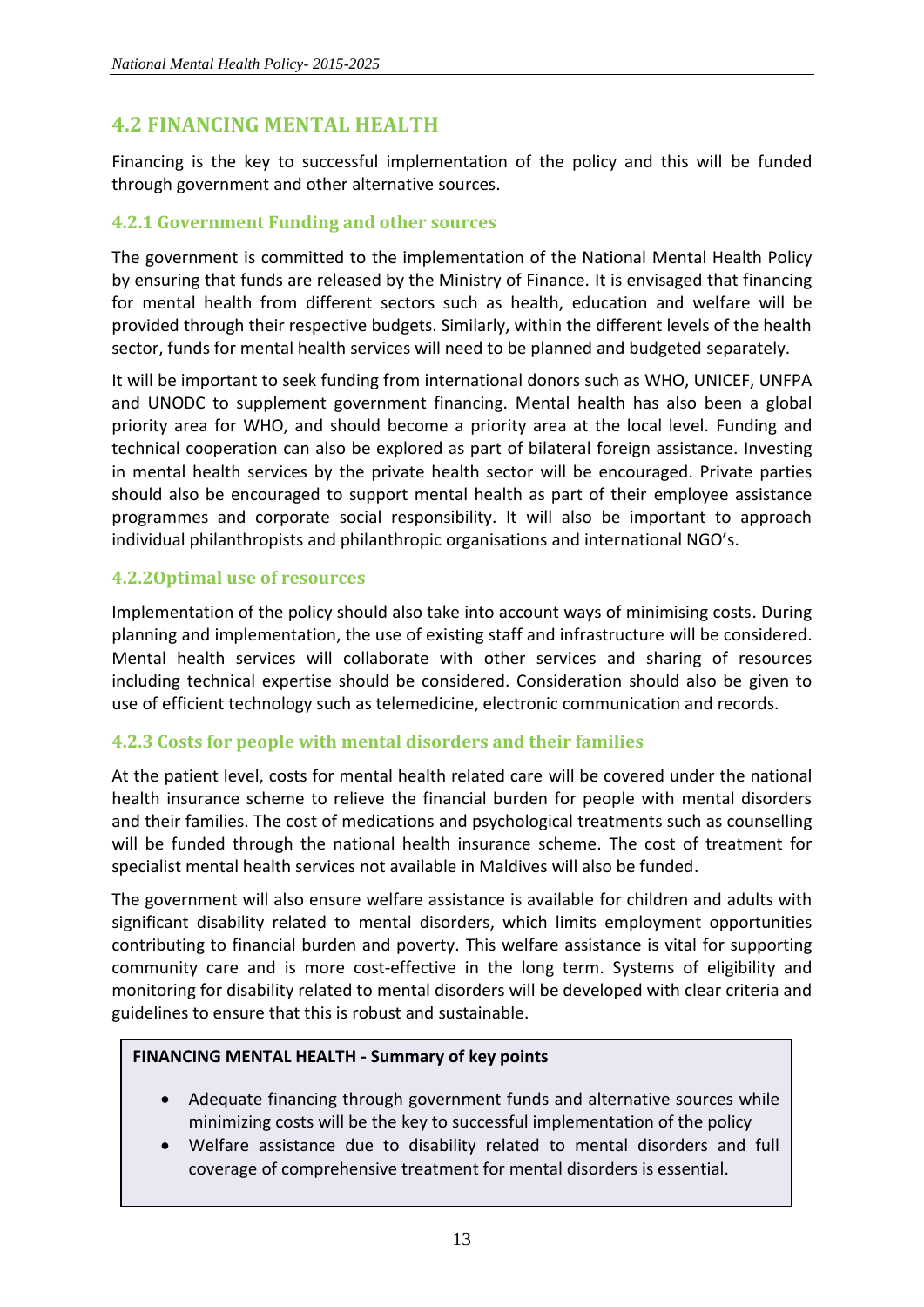# <span id="page-20-0"></span>**4.3 MENTAL HEALTH PROMOTION AND PREVENTION OF MENTAL DISORDERS**

One of the main priorities of the National Mental Health Policy is prevention of mental disorders and mental health promotion. Social inequalities such as poverty, unemployment, educational differences, housing issues and social exclusion are associated with increased risk of mental disorders and physical health disorders<sup>12</sup>. It has been shown that taking action to improve the conditions of daily life over the life course provide opportunities both to improve population mental health and to reduce the risk of mental disorders. Policy strategies in mental health promotion and prevention require close collaboration with other sectors and are often outside the direct domain of the health sector. The following policy strategies outline the key actions in this regard.

## **4.3.1 Increasing awareness about mental health**

Increasing awareness about mental health will be one of the most important strategies in promoting mental wellbeing, preventing mental disorders and early intervention of mental disorders. There is poor general awareness about mental health in the Maldivian community with significant myths and misconceptions about mental disorders which fuel stigma and discrimination. The importance of healthy lifestyle for mental wellbeing should also be promoted. This includes good nutrition, physical activity, avoiding harmful substances, strengthening spirituality, stress management and robust support networks. Campaigns to increase awareness about mental health will be strategized in collaboration with all stakeholders and targeted to different populations using different media and age appropriate strategies.

## **4.3.2 Strengthening Families**

#### **i) Pregnancy and infancy- Delivering the best possible start**

There is considerable scientific consensus that giving every child the best possible start will generate the greatest societal and mental health benefits<sup>2</sup>. Ensuring the best possible start for children begins before pregnancy. Mental health promotion and screening for mental disorders should be incorporated into care provided by existing antenatal and postnatal services. Optimum nutrition for pregnant mothers is important to reduce birth defects and intellectual disability. Breastfeeding should continue to be actively encouraged to optimise infant-mother bonding and attachment.

#### **ii) Strengthening Parenting Skills**

One of the other important areas that need to be strengthened is empowering parents with evidence based parenting skill programs to suit the socio-cultural context. Such evidence based programmes have been shown to improve behavioural disturbances in children and promote learning and development in children.

#### **iii) Ensuring Protection of Children**

Child protection is paramount and child abuse (consisting of emotional, neglect, physical and sexual abuse) has devastating consequences on the mental health and development of children. Child protection policies need to be strengthened and backed by supporting legislation. Mental health services will work closely with child protection services and other stakeholders in prevention as well as care of victims affected by child abuse.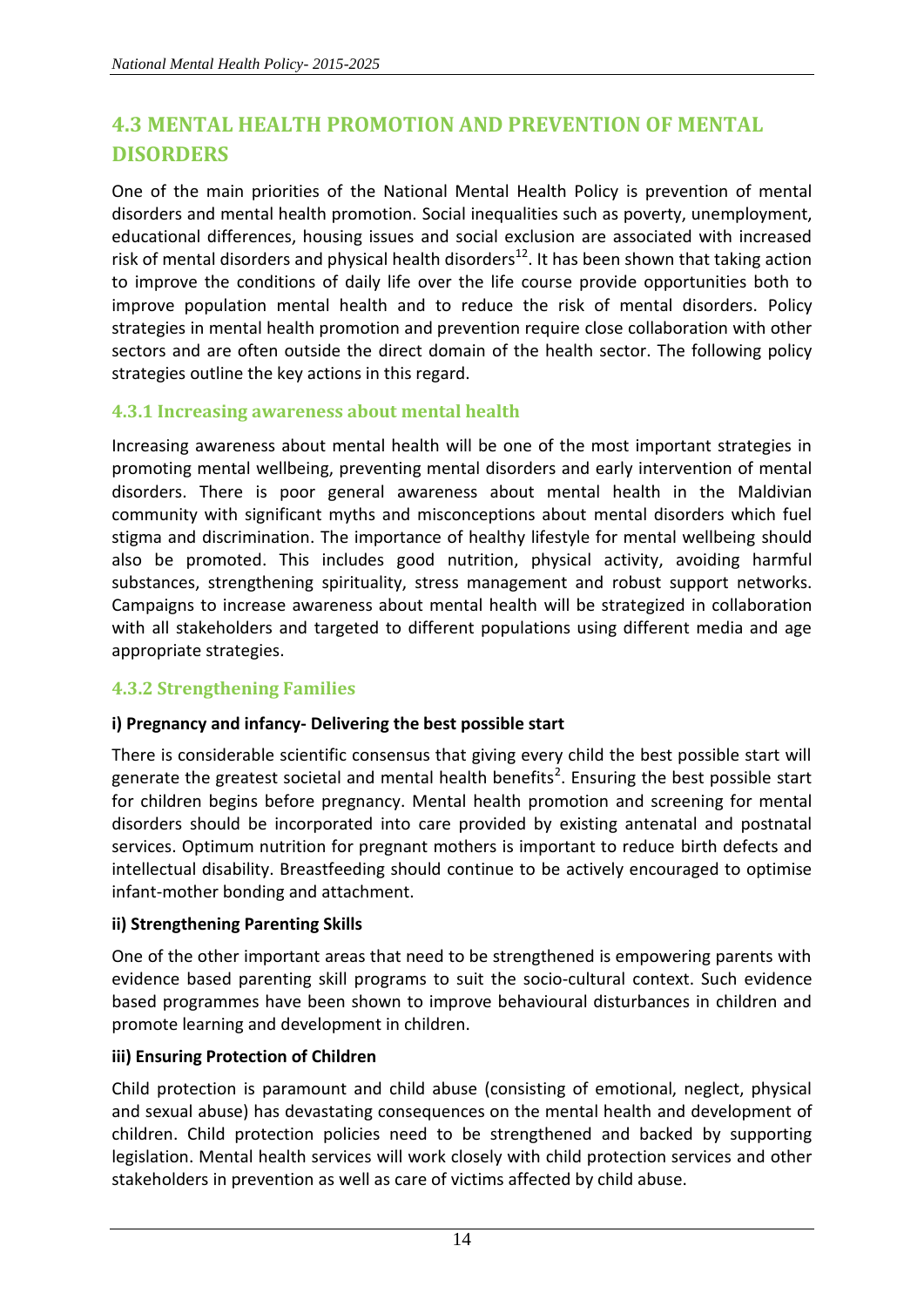Children in institutional care are an especially vulnerable group in terms of their mental wellbeing and risks of developing mental and behavioural disorders. Prevention of long term institutional care is important and alternative systems of foster care need to be established. Robust processes should be in place in these institutions to optimise care, prevent mental health problems and ensure adequate staff training and supervision.

#### **iv) Minimising divorce and family disruption**

Divorce and family disruption is common and adversely affects the mental health of children as well as parents. Strengthening pre-marital counselling and the availability of relationship counselling will be important in the prevention of divorce. It is also important to minimise harm to children and separated parents during and after divorce. Relationship counselling will be made available as part of a Family Court process during divorce proceedings.

#### **v) Tackling Domestic Violence**

Domestic violence is an important issue that has adverse consequences on the mental health of families, especially women and children. Mental health services will work closely with the Family Protection Authority and other stakeholders in prevention efforts, provision of conflict resolution, anger management courses, relationship counselling and care of victims affected by domestic violence.

## **4.3.3 Mental wellbeing in schools**

#### **i) Dealing with mental health issues in the School**

Schools form a significant part of the lives of children and mental health issues are commonly encountered in the school setting. Teachers and school health workers should be sensitised to mental health issues in school aged children. The role of school counsellor is vital to promoting mental health in schools. The Ministry of Education will facilitate the provision of school health counsellors to promote mental wellbeing in schools.

#### **ii) School health screening**

Early childhood and adolescence are developmental periods when the first signs and symptoms of mental disorders often present. Hence, there is potential for school health screening programmes to allow for early identification and treatment which provides the best outcomes with least morbidity and disability. Effective screening programmes should be planned and conducted in collaboration between school health programmes and mental health services during primary and secondary years schooling.

#### **iii) Mental health in school curriculum**

Promoting physical and mental wellbeing is an important aspect of the school curriculum. Life skills relating to mental health will be incorporated into the school health programme at appropriate levels and these modules will need to be included in teacher training as well.

#### **iv) Tackling bullying in schools**

Bullying at schools is an increasingly important issue identified in schools with significant negative impacts on mental health and wellbeing. The focus needs to be on implementing robust policies, prevention efforts, early identification and supporting affected students.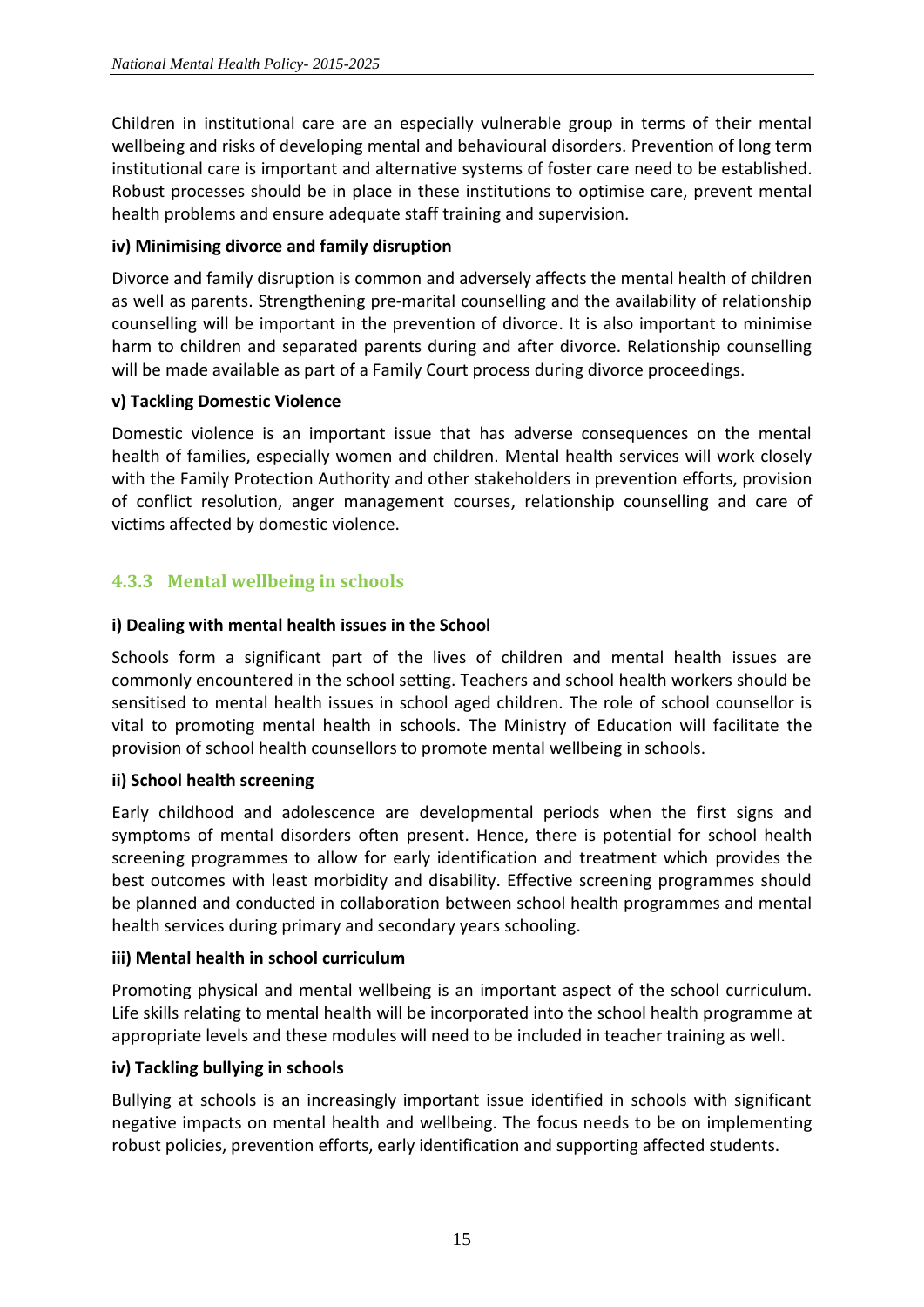#### **v) Special Needs Education and Inclusivity**

An important issue related to mental health is the provision of education for children with special needs. Inclusive education and the role of separate special needs classes need to be considered. Special needs education should be more widely available and accessible and capacity building for special needs education among teachers should be strengthened further. The provision of less intensive educational streams, skill based learning and work based programs is also an increasingly relevant issue.

#### **4.3.4 Promoting Adolescent Mental Health**

Adolescence is a time of significant changes in life, both physically and emotionally while negotiating stressful life events and relationships. Acquisition of life skills such as healthy lifestyle, assertive communication and stress management is important for the mental wellbeing of adolescents. The development of adolescent friendly clinics in health services as well as health services in youth centres is necessary for adolescent mental and general wellbeing. Such services will provide an important role in providing opportunities for adolescents to express their health concerns in a private and professional context, in a youth friendly environment.

#### **4.3.5 Promoting Mental Health at Workplace**

Mental health at workplace has been largely a neglected area in the Maldives with relatively little emphasis. Mental health issues are common and have a direct impact on workplaces through increased absenteeism, reduced productivity, and increased costs. The government is committed to maximising employment opportunities for everyone, especially to vulnerable populations such as those with mental disorders and disabilities while preventing workplace discrimination. Individual employers and businesses will be encouraged to develop their own mental health promoting strategies such as increasing employee awareness of mental wellbeing, supporting employees at risk and assist in reintegrating employees with a mental health problem into the workplace.

#### **4.3.6 Promoting healthy ageing**

The elderly population face multiple physical, social, environmental and financial challenges which affect their mental health. The introduction of state funded pension for elderly has been a significant positive step in their independence and empowerment, contributing to their physical and mental wellbeing. However, neglect and institutional care is an increasing issue which has significant detrimental effects on mental wellbeing of the elderly. The government is committed to providing increased support for elderly and their families in the provision of health care to facilitate living in their homes.

#### **4.3.7 Promoting religion and spirituality**

Religion forms an important part of Maldivian life. Religion and spirituality as a positive impact on mental wellbeing of individuals, maintaining family relationships, promoting social cohesion and community spirit. Religious divisions and polarisation within the community should be minimised and tolerance should be encouraged. Religious scholars should be sensitised about mental health and mental disorders and can play an important role in creating awareness as well as supporting people with mental disorders.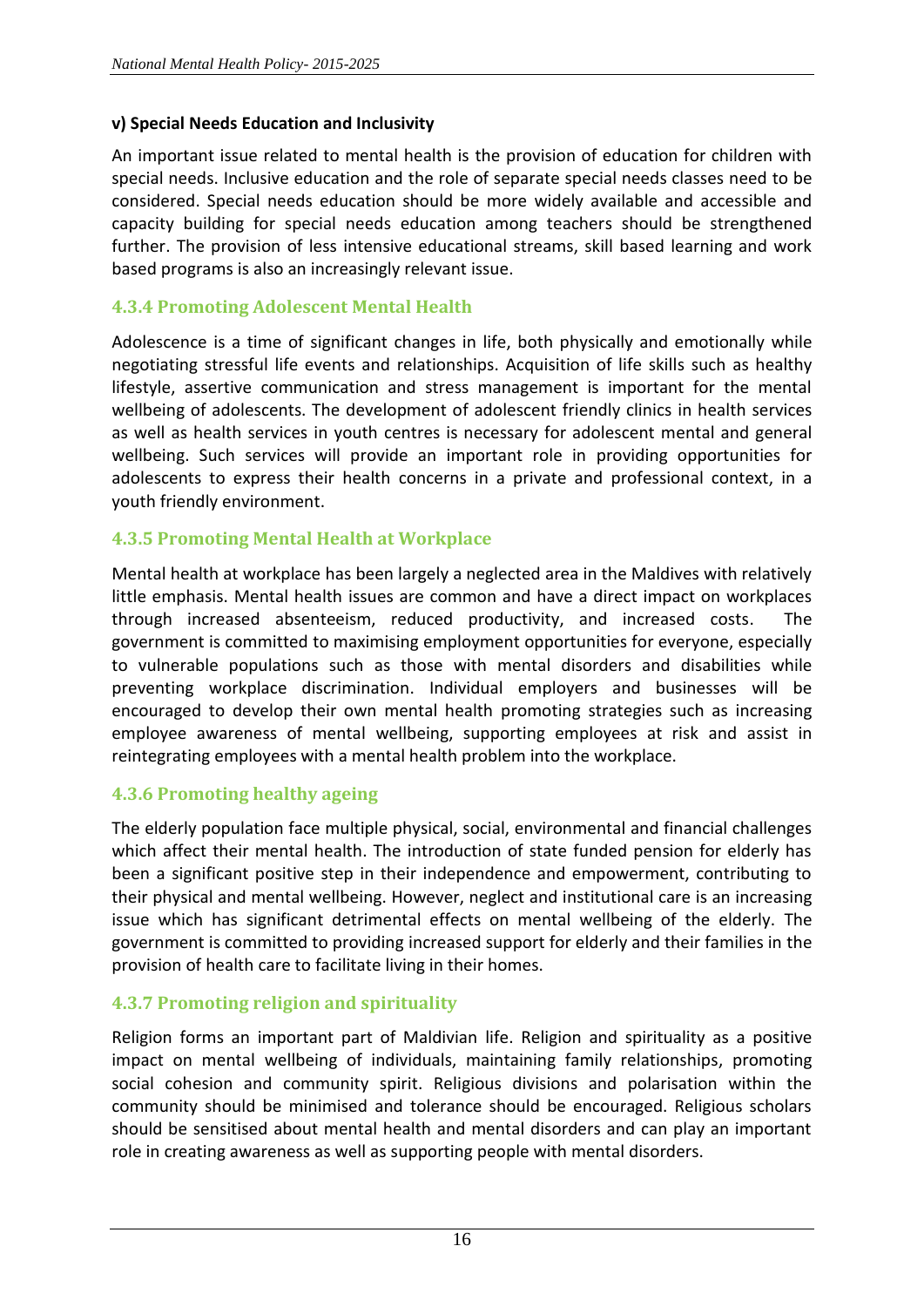#### **4.3.8 Enhancing community cohesion**

Social support networks are an important factor for mental wellbeing and these include extended family, neighbours, and other community networks. Community spaces are essential for bringing people together and this will be considered in urban planning. Community spaces such as gardens, parks and recreational facilities are important for overall physical and mental wellbeing of the community. Volunteerism, community participation and inclusion should be actively encouraged to enhance community cohesion.

#### **4.3.9 Prevention of suicide**

Suicide is largely preventable and there are significant evidence based strategies to prevent suicide. Suicide is an increasing problem in Maldives, especially in the adolescent and youth age group. However, more research needs to be done to analyse the magnitude and the nature of the current suicidal behaviours and at risk populations. A national suicide prevention strategy will be developed with the involvement of all stakeholders.

#### **4.3.10Mental health and Disaster Preparedness**

Maldives is a very vulnerable country with threats to its existence from climate change. Provision of psychosocial support is very important in disaster management and planning. Training and mobilising a voluntary workforce for psychosocial support is a key strategy in this regard. This voluntary workforce can be used to provide support to people with mental disorders at island level as well as for mental health prevention, promotion and advocacy purposes. Maldivian Red Crescent as an auxiliary body to the government can play a lead role in planning for and provision of psychosocial support as well as training and mobilisation of volunteers.

#### **MENTAL HEALTH PREVENTION AND PROMOTION- Summary of key points**

- Mental health promotion and prevention of mental disorders is costeffective long-term and requires collaboration with a range of stakeholders.
- Well planned mental health awareness campaigns are essential to increase public knowledge about mental health.
- Strengthening families is one of the most important strategies and includes delivering the best possible start to life, ensuring child protection, strengthening relationships and parenting skills
- Promoting mental health in schools is crucial with the provision of safe and inclusive learning environments while equipping children with mental health related life skills and developing necessary supportive structures to address mental health issues.
- Other important strategies include promoting adolescent mental health and healthy ageing, addressing workplace mental health, promoting spirituality, enhancing social cohesion, preventing suicide and addressing mental health aspects in disaster preparedness.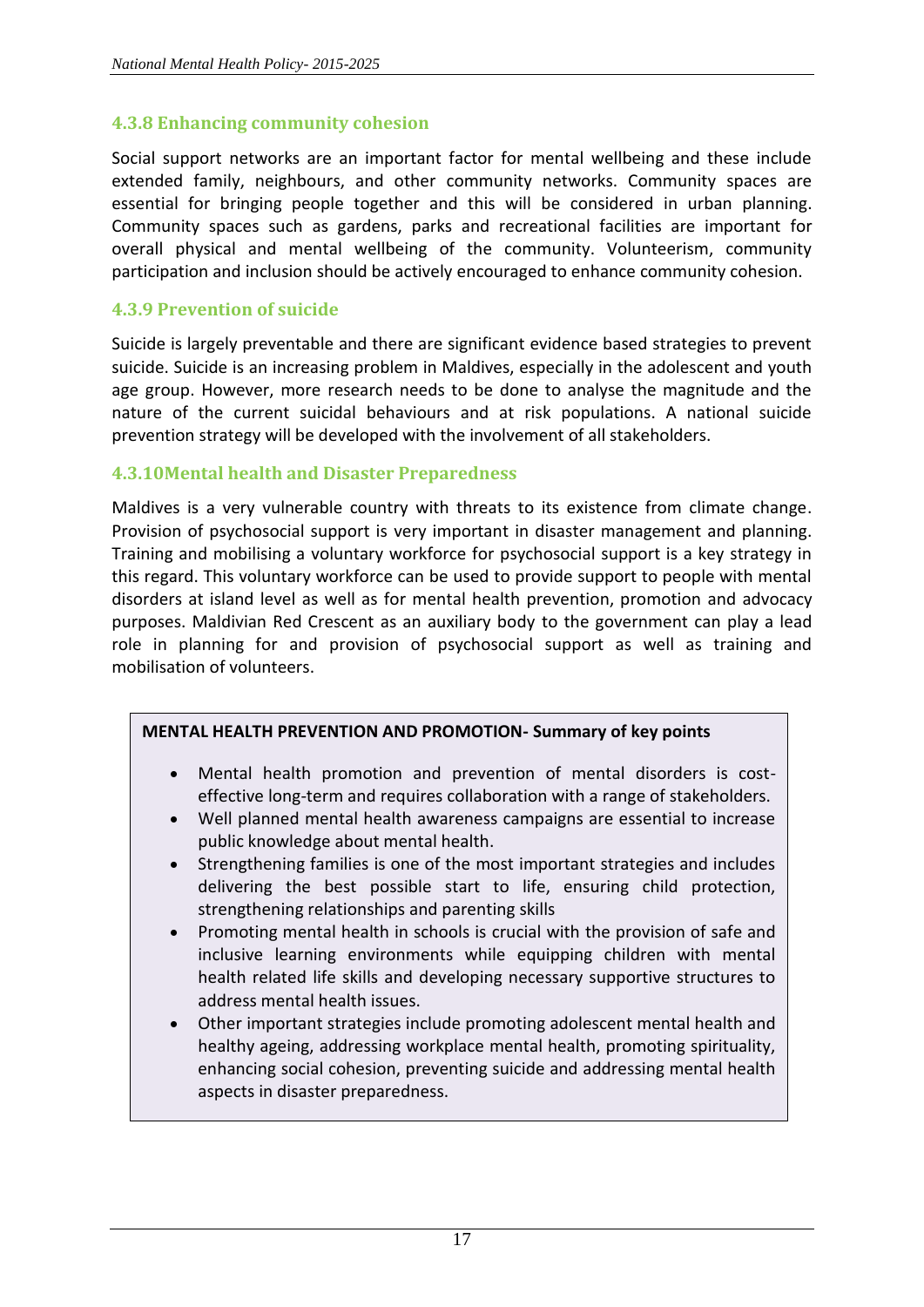# <span id="page-24-0"></span>**4.4 DEVELOPING COMPREHENSIVE MENTAL HEALTH SERVICES**

The government is committed to providing comprehensive, community-centred, mental health services for people with mental disorders and their families and this is the major focus of the National Mental Health Policy. The provision of mental health services will be comprehensive with regard to population groups, accessibility and availability of treatment options in different settings.

## **4.4.1 Organisation of services**

Organisation of mental health services can be conceptually divided into informal mental health services and formal mental health services. Informal mental health services include various services and individuals in the community who are not part of the health sector but come into contact with people with mental health problems. They include religious scholars, traditional healers, teachers, police officers, correctional officers, community organisations and volunteers. It will be important to sensitise them about mental health, so that they are able to provide support and refer people to formal mental health services as necessary.

Formal mental health services are services within the health sector that deal with mental health and include primary care services and specialist mental health services. The bulk of mental health services will be delivered by the primary care services at the island level with support from specialist mental health services. Specialist mental health services will be based at secondary and tertiary levels and are geared towards supporting primary care.

## **4.4.2 Treatment of mental disorders**

Mental health services are committed to ensuring that a range of comprehensive evidencebased treatments are available for optimum care of people with mental disorders. Treatment of mental disorders will be holistic and consider biological, psychological, social and spiritual dimensions with active involvement of people with mental disorders and their families. Furthermore, mental health services will adopt the recovery approach to mental health care, which holds that hope and restoration of a meaningful life are possible, despite mental disorders. Instead of focusing primarily on symptom relief, this approach casts a wider spotlight on restoration of self-esteem and identity and on attaining meaningful roles in society.

#### **i) Psychiatric Medications and ECT**

The government will ensure that a range of quality psychiatric medications is consistently available at pharmacies at different levels under the universal health insurance scheme. A mechanism to ensure this will be formulated in consultation with the relevant stakeholders. In terms of other non-medication biological treatments, the provision of electro-convulsive therapy or ECT will be made available through the Mental Health Unit at IGMH.

#### **ii) Psychological treatments**

Psychological treatments are just as important as biological or pharmacological treatments in the management of mental disorders and there is a strong evidence base for psychological treatments. Psychological treatments will be made more widely available through counsellors, psychologists and clinical psychologists deployed at different levels of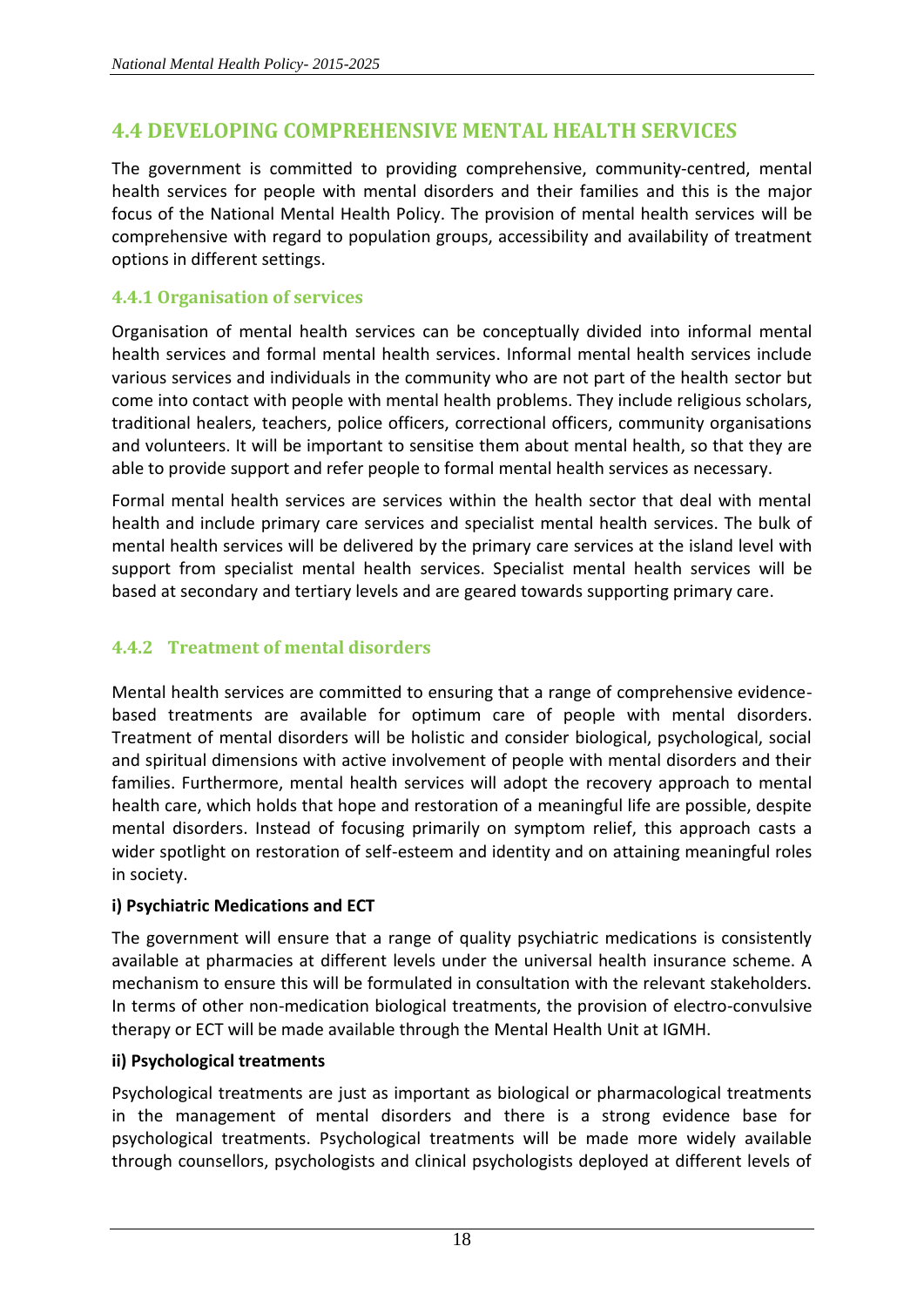the service. Primary care services will also be trained to conduct basic psychological treatments.

#### **iii) Physical health in people with mental disorders**

The physical health of people with mental disorders is often overlooked. However, mortality and morbidity related to physical disorders such as communicable and non-communicable diseases is much higher in people with mental disorders. Treatment should necessarily focus on physical and mental health while maintaining close liaison with other medical specialists including routine follow-up and investigations.

#### **iv) Spiritual aspects**

Psychological treatments should also incorporate the cultural and religious aspects as this can have added benefit. In addition to mainstream psychologists and counsellors, there is a potential to develop and train faith-based counsellors or Islamic psychologists. Collaboration with traditional healers and religious scholars will also be crucial.

#### **v) Social aspects and rehabilitation**

It will also be important to focus on social dimensions of treatment which include consideration of family and social support, relationships, employment, housing and finances. These issues will be especially relevant in more severe mental disorders where rehabilitative approaches to treatment with recovery principles are paramount.

## **4.4.3 Community Mental Health Services**

Community mental health services will serve as the cornerstone for the delivery of mental health services and this will be integrated with primary care services and general health services at all levels. Community mental health services will provide care and treatment for people with mental disorders in the community as well as provide community based rehabilitation in collaboration with patients and their families.

#### **i) Mental Health in primary care**

The primary care services (Health Centres)at the island level will be responsible for coordinating the provision of community mental health care. Similarly, in Atoll and Regional Hospitals, the primary care services (or public health units) will be responsible for delivering community mental health care. In Malé region, the evolving primary care landscape is more challenging and it is anticipated that primary care centres will be the focus of community mental health care delivery in Malé. A mental health focal point will be assigned at each island from the primary care services. Staff in primary care services will need additional training and regular supervision will be provided by the specialist mental health services.

#### **ii) Specialist Mental Health Services**

Specialist Mental Health Services will support primary care in the provision of community mental health care services, at the secondary and tertiary level. At the secondary level/ atoll level it is envisaged to have a mental health liaison officer, in addition to a psychologist/counsellor based in every Atoll. Specialist Mental Health Teams will be expanded in the regions, especially those that are due to become tertiary referral centres. These teams will be developed gradually to include mental health liaison officer, psychiatrist, psychiatric nurses, psychologist/ counsellors, speech therapist and an occupational therapist. This team will support primary care services in atolls as well as liaise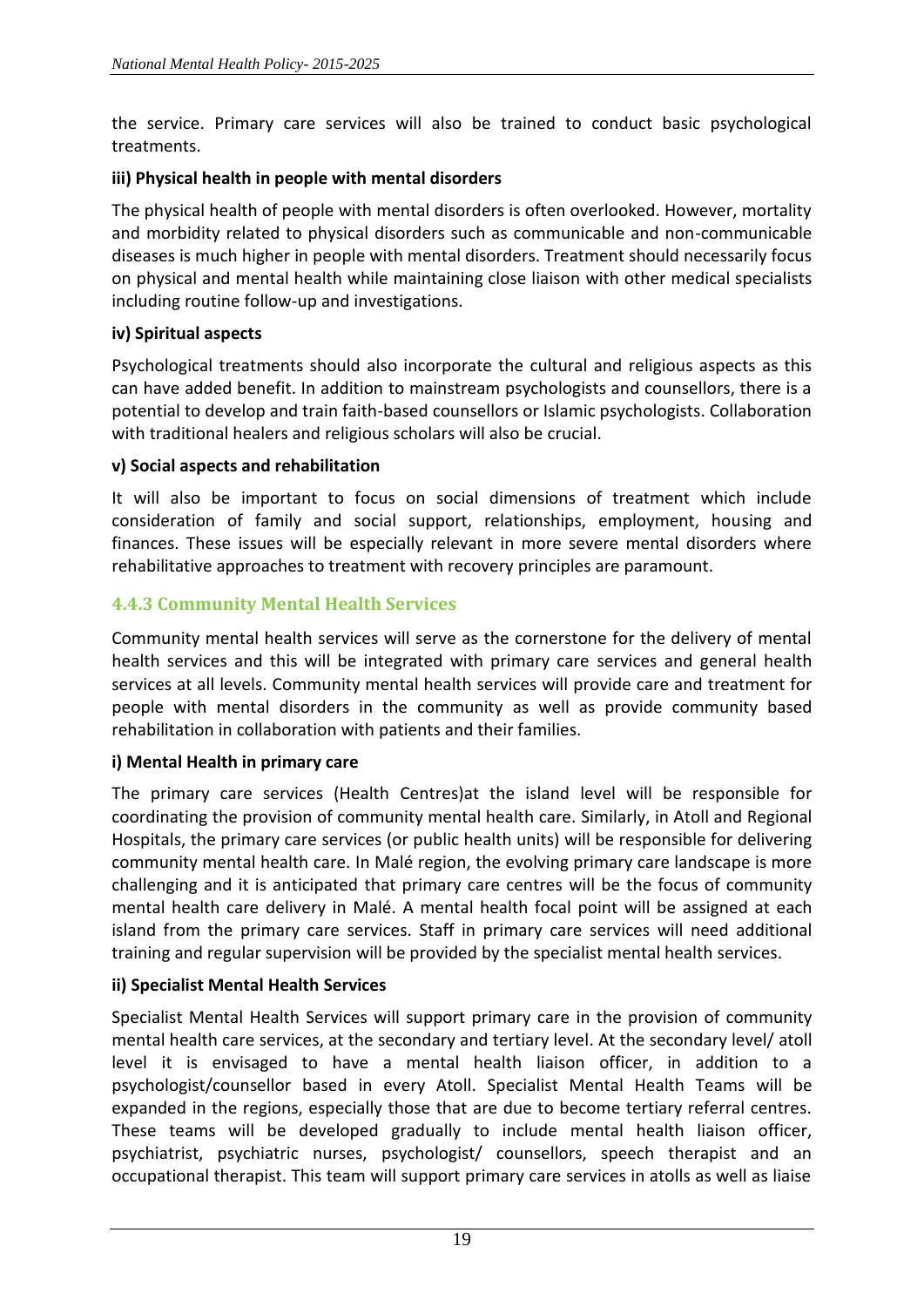with the central level. Outreach clinics and telemedicine will be important to facilitate liaison and referrals

In Male', a Specialist Mental Health Unit will be established at IGMH would consist of multidisciplinary mental health staff which include mental health liaison officer, psychiatrists, clinical psychologists, psychiatric nurses, psychiatric social workers, counsellors, occupational therapists and speech therapists. The Specialist Mental Health Unit in IGMH will be the main referral centre in the country for mental health. This unit will support primary care services in Malé and until primary care in Malé is fully established, it can assist with the provision of community mental health care. This Mental Health Unit in IGMH will also provide support to other levels through outreach clinics and telemedicine. If other tertiary hospitals are developed, specialized mental health services will also be established at these levels.

## **4.4.4 Acute Inpatient Services**

Despite best efforts to treat people in the community, there will be some who require treatment in an inpatient setting for brief periods. An inpatient psychiatric ward will be established in IGMH. This ward should be a secure unit which is able to manage involuntary admissions and planned accordingly. The specialist multidisciplinary staff at Mental Health Unit in IGMH will be involved in inpatient care and community care. However, psychiatric nurses will be a necessary additional human resource. Standard protocols and guidelines should be adopted for treatment and clinical processes in the ward.

Apart from IGMH, it will be important for psychiatric inpatient treatment to be available in the regions. This can be facilitated though designated special beds or in the general wards, depending on the acuity. It is also worth noting that there may be some scope of inpatient treatment in atoll hospitals, especially if a resident psychiatrist is available.

## **4.4.5 Residential Mental Health Services**

Long term mental health services in residential settings will be avoided and the focus of care and treatment will be in the community. However, admittedly this ideal may not always be reached due to various clinical and pragmatic reasons, especially in the early years. Some patients with more severe disorders, poor functioning and less support networks may require relatively longer term care in residential settings. However, the focus of such longer term residential care should be rehabilitation with focus on reintegration back into community with support systems.

The Home for People with Special Needs (HPSN) at K. Guraidhoo is the most practical setting to deliver longer periods of residential rehabilitation services. However, significant changes are necessary at HPSN and the broader mental health system. Effective community care and acute inpatient treatment services are prerequisite to minimising long term residential care. Some of the systemic changes at HPSN that are necessary include; changing the residential setting to restrict to only people with mental disorders. In addition to this human resource training, robust admission/discharge processes, improved liaison between services, systems of welfare assistance, family and community involvement. However, these changes need to happen systematically and gradually with careful planning.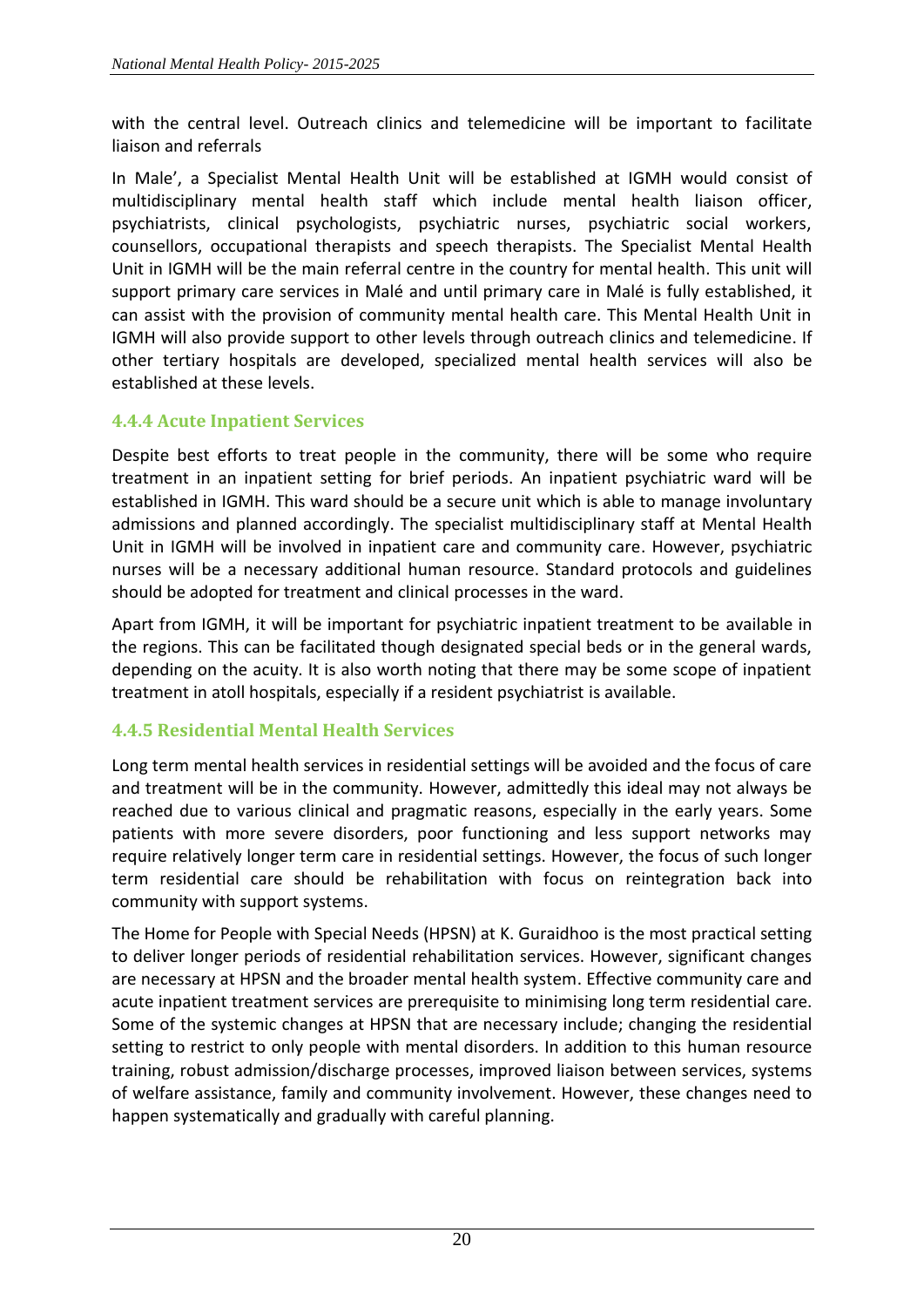#### **4.4.6Emergencies, Referrals and Liaison**

It is important that a system be developed for managing referrals, discharges and emergencies between the different levels of the mental health services. Effective communication and coordination between primary care services and specialist mental health services as well as other services will be crucial. MHC will form an important role in the communication, coordination and liaison role. Referrals for non-urgent clinical input will be through regular outreach visits and telemedicine from higher centres. Emergencies will need to be dealt more urgently and may require urgent transfer to a higher centre. Transferring acutely unwell patients may often require local council and police assistance. Liaison with these services and robust processes including transfer protocols and clinical guidelines will be developed to facilitate and standardise this.

## **4.4.7 Special Target Populations**

It is important that delivery of services to people with mental illness is comprehensive in its coverage of the range of age groups, from childhood to old age. Furthermore, it is also important to target specific vulnerable populations to deliver maximum health impact and benefits.

#### **i) Mental Health in Childhood and Adolescence**

Childhood mental health problems have profound implications as there is high degree of continuity between childhood and adolescent disorders. Early intervention and effective treatments can prevent long term impairment, reduce the burden of mental illness on the individual and families as well as reduce costs to the health system and families.

#### **ii) Severe mental disorders**

Severe mental disorders often comprise a minority of the patients with mental disorders, and include schizophrenia, bipolar disorder, severe depression and anxiety disorders. Specific focus on this target population is necessary for treatment and rehabilitation to decrease morbidity and disability to reduce the burden of mental illness on the individual and families and reduce costs to the health system and families.

#### **iii) Common mental disorders**

Common mental disorders account for more than two thirds of mental disorders and include anxiety and depression of mild to moderate severity. Focussing on this target population involves increasing community awareness and treatment in primary care.

#### **iv) Mental disorders and co-morbid substance use**

People with mental disorders and co-morbid substance use often pose significant challenges in terms of treatment and rehabilitation and fall through the cracks in treatment services in both sectors.

#### **v) Mental health in intellectual disability**

Mental health in children and adults with intellectual disability needs to be targeted separately as they are a vulnerable population group with special needs.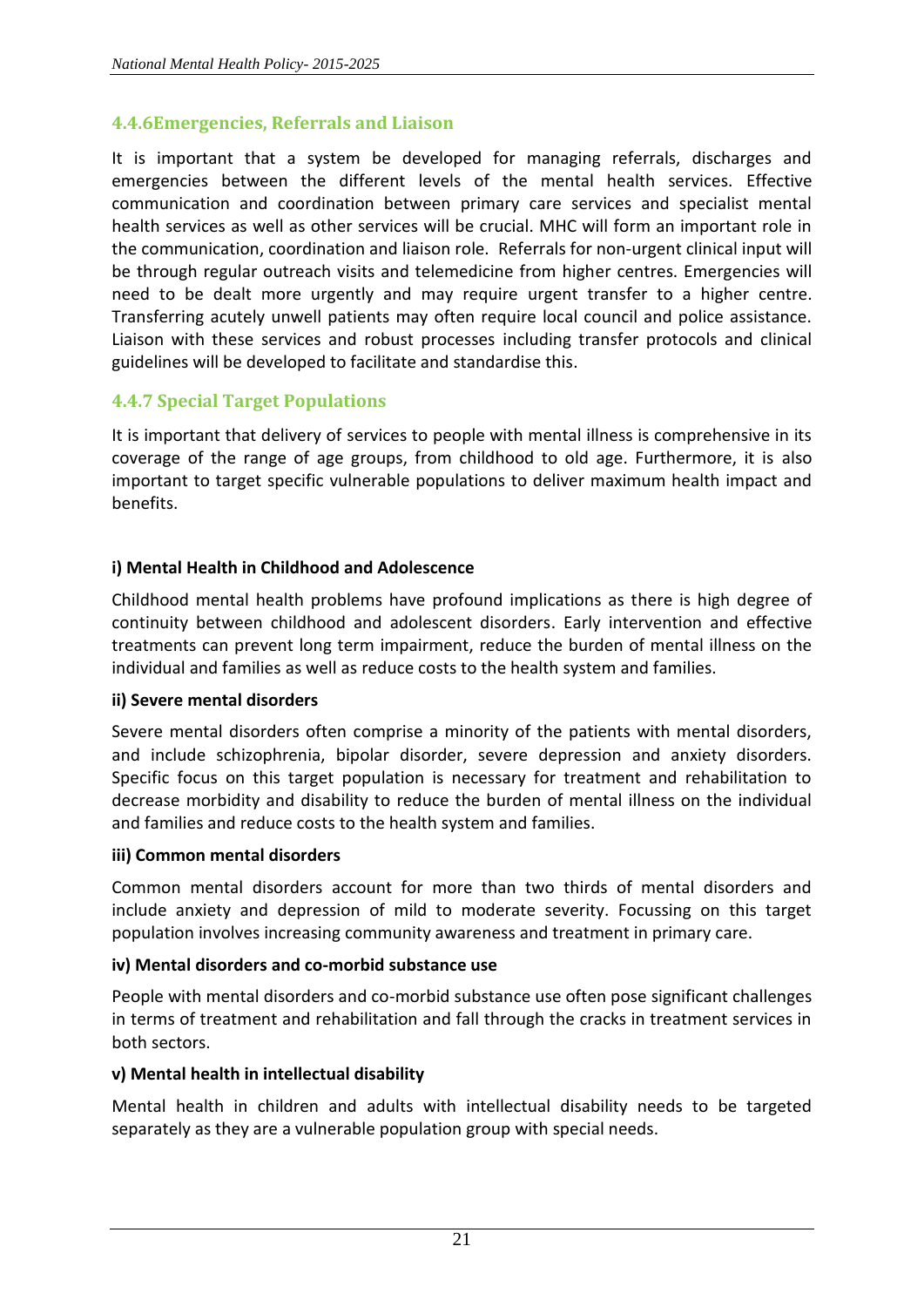#### **vi) Mental Health in Motherhood**

Motherhood is a vulnerable period in terms of mental health and mental disorders often surface or are exacerbated during this time. Mental disorders during this important period can adversely affect the mother/infant relationship which may have profound future implications. As such targeting this group for early intervention and treatment is an important policy focus.

#### **vii) Mental Health in Elderly**

Mental health in the elderly deserves special focus due to special mental disorders such as dementia, delirium and depression which results in significant morbidity and disability. Carer burnout is also a significant issue when caring for elderly affected by such disorders.

#### **viii) Mental health in migrant workers**

Migrant workers are another group of vulnerable population who face significant challenges. Their mental health needs are often complicated by precarious living situations, difficult employment conditions compounded by financial and immigration issues.

#### **4.4.7 Working with other services**

Mental health services will need to work closely with multiple other services and good liaison with communication is essential to foster these working relationships. Mental health services should work closely with school health programmes in promoting mental wellbeing, screening and early intervention. Mental health in the prisons is also a significant issue and the relationship with correctional health services need to be strengthened. The child and family protection services across the country and mental health services share a lot of common ground and collaboration is essential. The public mental health services should also establish and maintain close links with mental health services in the private sector. It is also vital that public mental health services work closely with NGOs and empower the NGOs to take on various roles including mental health advocacy and promotion as well as treatment provision and community reintegration. Other services that need to work closely with mental health services include local government authorities and police services.

#### **DEVELOPING COMPREHENSIVE SERVICES- Summary of key points**

- Development of community based comprehensive mental health services is one of the major priority areas of this policy.
- Organization of mental health services will include development of formal mental health services backed by informal services and self-care.
- Treatment of mental disorders should be holistic, based on the recovery model and availability of psychiatric medication and psychological treatments is essential
- Formal mental health services will be integrated with existing general health services and developing primary care services.
- Community mental health services will form the cornerstone of services which are available at island level, atoll level, regional levels and centrally.
- IGMH will form the referral centre for coordinating community care with its acute inpatient facilities.
- Longer term residential care for people with mental disorders will be minimized and significant reform needs to happen at HPSN.
- Special target populations should be prioritized and targeted in treatment delivery.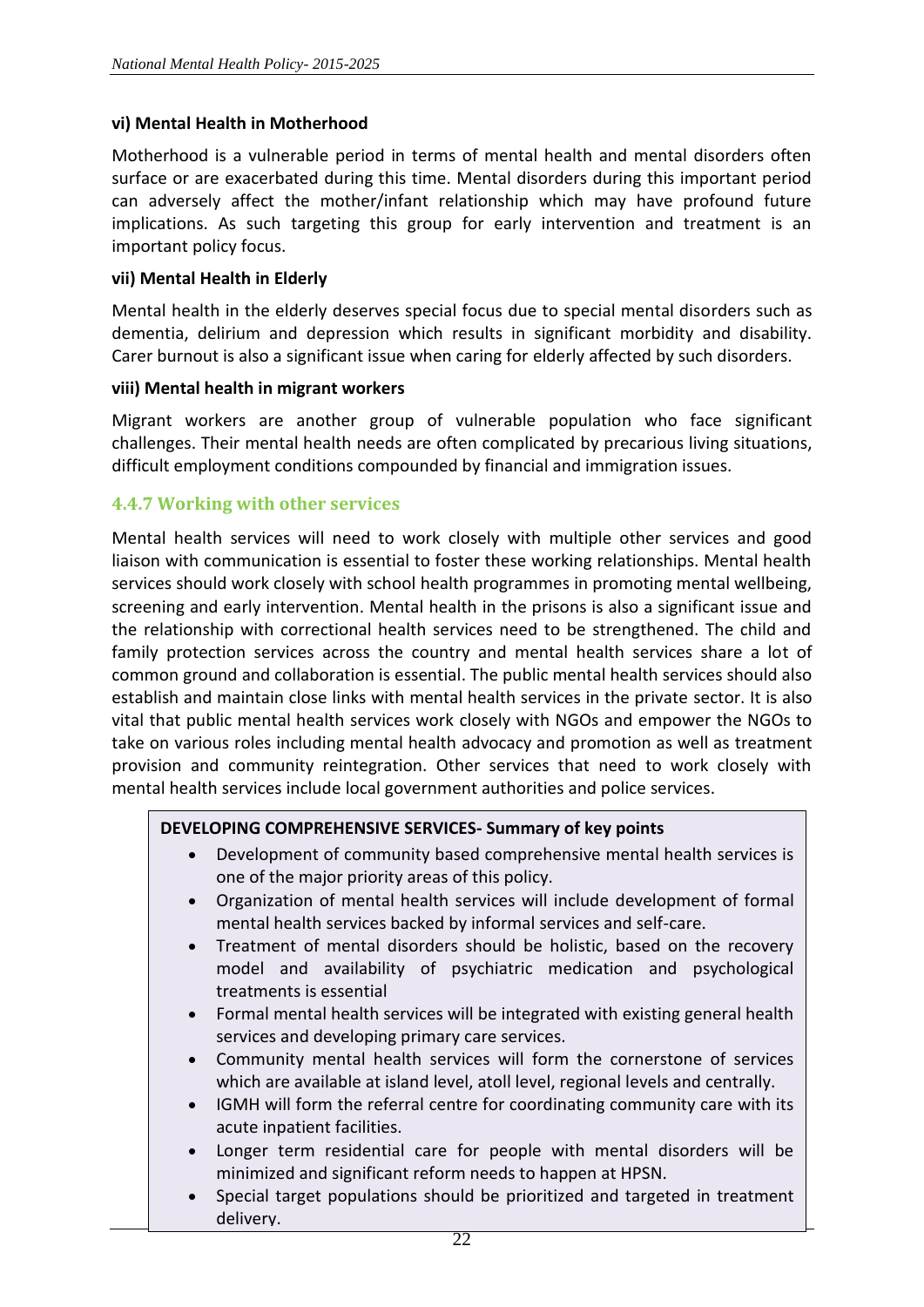# <span id="page-29-0"></span>**4.5 ADDRESSING DRUGADDICTION**

Drug addiction is one the most significant issues in the country with significant costs to the country in terms of health costs, loss of productivity, and crime. Mental health and substance use share a close relationship and mutually affect each other. Co-morbidity or dual diagnosis is common and both mental disorders and substance use disorders are present in this population. The government is committed to developing a National Drug Policy separately which is closely aligned with National Mental Health Policy to address the issue comprehensively.

#### **4.5.1 Formulating a National Drug Policy**

It is paramount that a National Drug Policy be developed by National Drug Agency (NDA) to address drug addiction with a clear mutual strategy and plan by all the stakeholders. Substance use is a complex multifaceted issue and the national drug policy should aim to reduce the harmful effects of substance use through a balance of policy measures that: control or limit the availability of drugs (supply control), limit the use of drugs by individuals (demand reduction) and reduce harm from existing drug use (problem limitation).

The importance of inter-sectoral collaboration and working together is essential in tackling this multifaceted issue. There are multiple models of understanding substance use in the community and strong negative moral views about substance use are prevalent. Pluralistic models of understanding substance use should be encouraged to facilitate different stakeholders to work together. Stigma surrounding substance use is a significant and complex issue and remains a significant barrier.

#### **4.5.2 Interface between mental health and addiction services**

Co-morbidity is common and people with mental disorders have higher rates of mental illness and often use substances to self-medicate to alleviate their symptoms. On the other hand, people with enduring substance use are more likely to develop other mental disorders. High rates of co-morbidity necessitates that the mental health services and substance use services need to work closely together. This is important at the policy level and clinical level. Systems of communication, liaison and support will need to be developed between the sectors. Mental health services and treatment services for addiction should also have closer co-operation in terms of sharing infrastructure, facilities and technical expertise. Furthermore, strategies for prevention of mental health and substance use are similar and close cooperation and resource sharing will be important.

#### **ADDRESSING SUBSTANCE USE- Summary of key points**

- Mental disorders and substance use are closely interlinked and related problems.
- It is paramount that a National Drug Policy be developed to provide direction and should include a balance of policy levers of supply reduction, demand reduction and problem limitation
- People with mental disorders and substance use disorders need to be specially targeted and close collaboration and liaison between services is essential at all levels.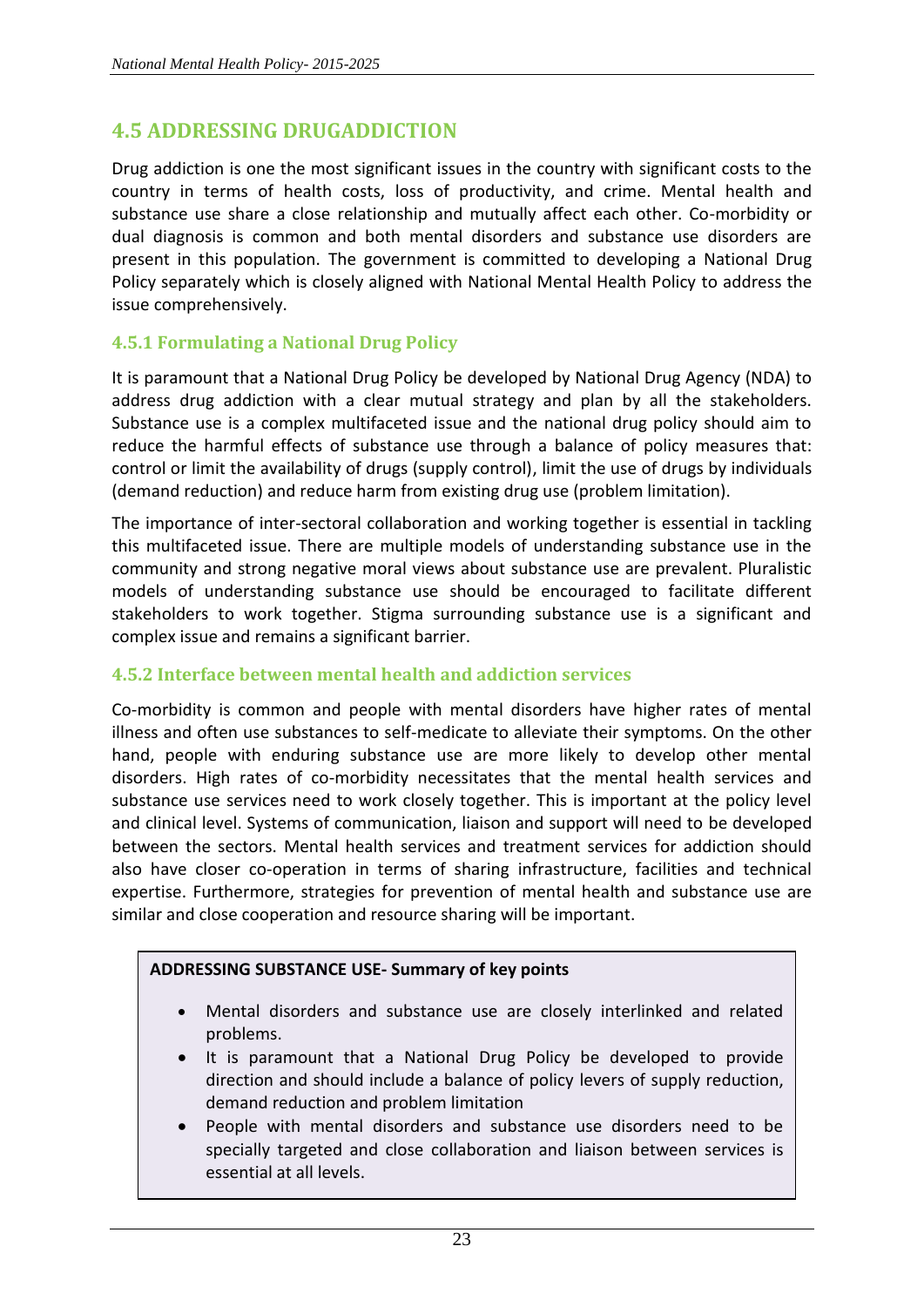# <span id="page-30-0"></span>**4.6 ADVOCACY, HUMAN RIGHTS & LEGISLATION**

Advocacy for mental health is one of the key areas of action for the successful implementation of this policy. Mental health advocacy is important to promote human rights of people with mental disorders and prevent stigma and discrimination. Advocacy needs to be backed by legislation to protect the human rights of people with mental disorders and promote mental health.

#### **4.6.1 Promoting Mental Health Advocacy**

The government is committed to advocate for optimum treatment services for people with mental disorders as well as protecting their human rights. There is little advocacy for mental health in the Maldives and formation of advocacy groups will be essential to the successful implementation of policy. Currently, there are no advocacy groups representing people with mental disorders or their families in Maldives and the development of such advocacy groups will be encouraged. These groups should be empowered to support each other and become actively involved in awareness campaigns and influence policies. NGOs should also be supported to advocate for mental health. More NGOs specific for mental health advocacy can also be developed, but there is significant scope for existing NGOs to take up mental health advocacy roles. Mass media can play an important role in promoting advocacy for mental health and it is essential to implement continuous media strategies.

## **4.6.2 Developing Mental Health Legislation**

Mental health legislation forms an important part of the National Mental Health Policy. This is essential for protecting the rights of people with mental disorders, prevention and promotion of mental health and implementation of the policy. There is currently no mental health legislation in the Maldives. A mental health legislation suited to the Maldivian context will be drafted in consultation with all the stakeholders. This mental health legislation will enshrine important concepts related to the provision of accessible, quality care and treatment. The legislation will embrace the concept of least restrictive care and address circumstances for involuntary admission with independent review mechanisms. Mental health legislation will also address the protection of civil rights and promotion of rights in other critical areas such as housing, education, employment and recreation. Other legal considerations such as provisions for criminal offences in people with mental disorders need to be addressed. It may also be important to develop some interim regulations to facilitate the implementation of the policy while the mental health legislation is compiled and drafted.

#### **ADVOCACY, HUMAN RIGHTS AND LEGISLATION- Summary of key points**

- Mental health advocacy will be crucial to bring mental health agenda to the forefront for successful implementation of this policy.
- Mental health legislation is essential to complement and provide a legal framework for implementing the mental health policy.
- Mental health legislation addresses provision of quality care and treatment while protecting and promoting the rights of people with mental disorders.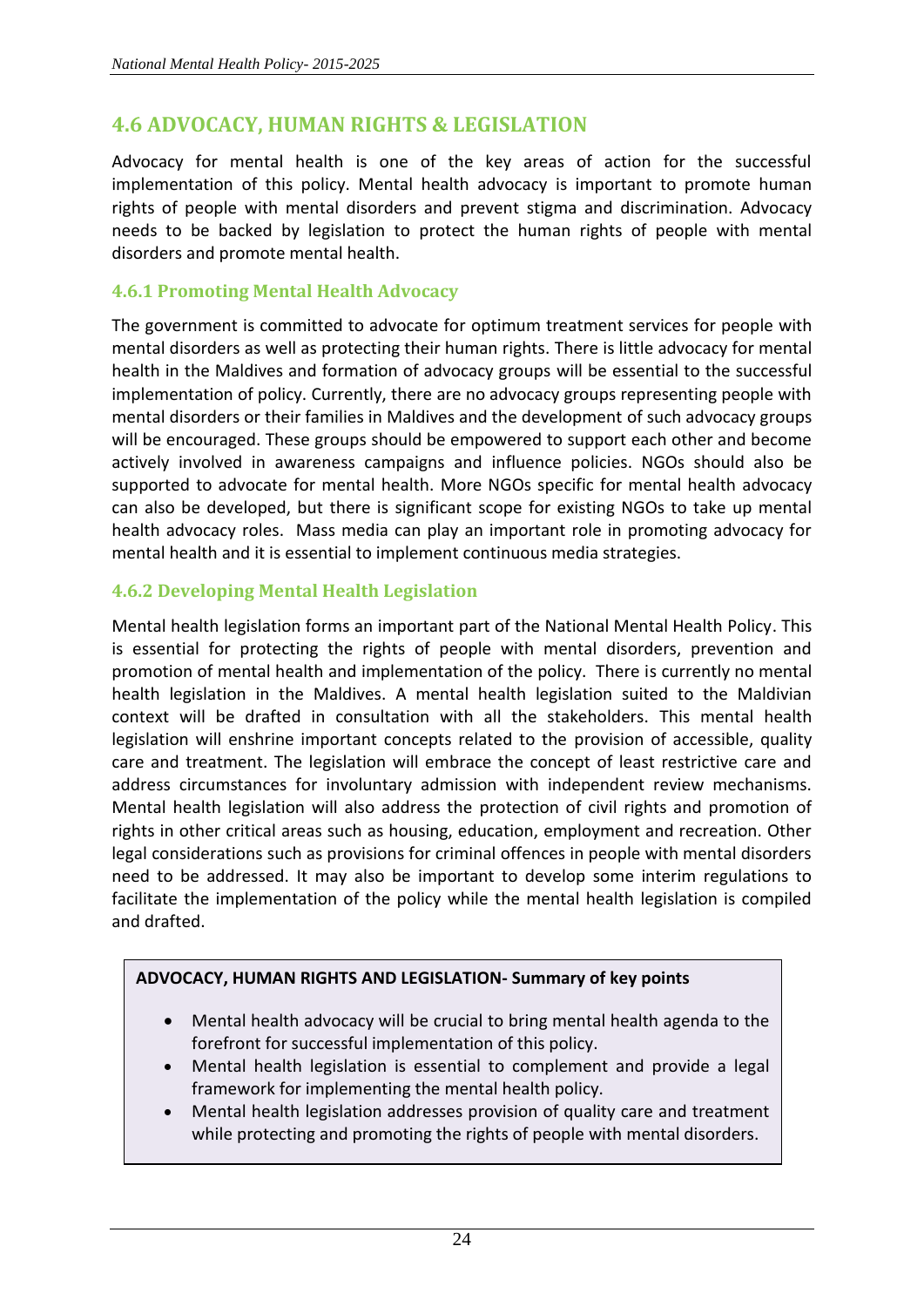# <span id="page-31-0"></span>**4.7 HUMAN RESOURCES & TRAINING**

Human resources are the most valuable asset of mental health services. A mental health service relies on the competence and motivation of its personnel to promote mental health and provide care for people with mental disorders. Unfortunately for the Maldives, there is significant lack of adequately trained mental health staff and human resource planning and training is an important policy focus.

## **4.7.1 Human Resource Planning**

Human Resource planning for mental health should be systematic and human resource needs at different levels of services should be assessed with targets set and competencies identified. While a large portion of the mental health services is planned to be delivered by existing staff in primary care, significant added human resources are necessary for specialist mental health services. There is increasing evidence for training general health workers and lay public in mental health to improve the human resource gap in developing countries<sup>16</sup>. The training of primary care services and informal mental health services will be an important strategy in this regard. In terms of human resource management, other important issues include prevention of staff burnout and strategies to maximise staff retention, especially in rural areas.

## **4.7.2 Training for formal mental health services**

Training of human resources for mental health involves training various different disciplines across different settings. Some of the existing staff such as those in primary care services and HPSN will need additional training in mental health. Such training programmes will be developed with NGO input and training institutions.

The Faculty of Health Sciences (FHS) at Maldives National University (MNU) is the main institution with training courses for nurses, primary health workers and counsellors. Other relevant faculties include Faculty of Arts with basic psychology courses as well as Faculties of Education and Faculty of Sharia and Law responsible for teacher training. Mental health training needs to be strengthened with a review of the curriculum in these courses. Further postgraduate courses specialised in mental health are also in the process of being introduced and new courses such as Islamic psychology can also be considered.

Overseas training of certain disciplines will be necessary as this is currently not available in Maldives. This will include the training of psychiatrists, clinical psychologists, psychiatric nurses, psychiatric social workers, occupational therapists, speech therapists and special needs educators. It can be also an important strategy to partner with a leading mental health institution in neighbouring countries to facilitate training of mental health staff abroad and improve the quality of local training.

## **4.7.3 Continuing education and supervision**

Continuing education and training of mental health staff is essential and is in the interests of both the mental health service and the staff. Lifelong learning is a cornerstone of continued fitness to practice and is closely tied with the quality of care and patient safety. Continuing education programs should be organised by the central level and regional levels. Supervision is also an important part of mental health service delivery and should occur at all levels within the mental health service. Supervision includes qualities of management, leadership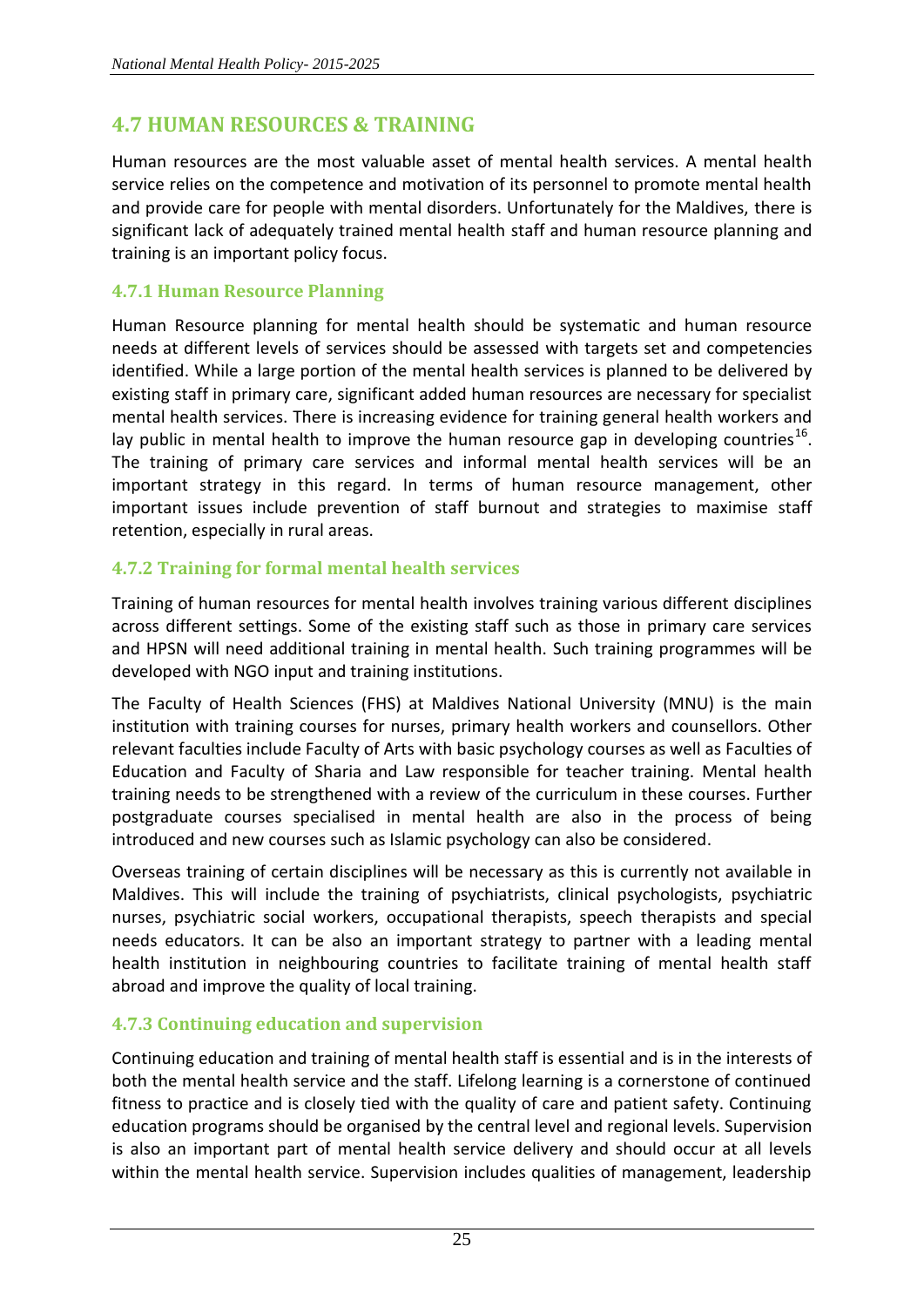and the transfer of technical information such as discussion and guidance around difficult clinical cases. The purpose of supervision is to promote continuous improvement in the care delivered by mental health workers. Maintenance of professional and ethical standards should also be a focus of supervision.

## **4.7.4 Training informal mental health services**

Informal mental health services include members of the community who come into contact with people who have mental health problems. These include volunteers, community workers, traditional health workers, religious scholars and other professionals such as teachers, lawyers, police officers and prison officers. It is important that this group of people be sensitised to mental health services, receive adequate training and be supported in their roles which complement mental health services. Some of the important functions that can be performed by informal services may include supportive care including general counselling and self-help, help with activities of daily living and reintegration into the community, advocacy, practical support, crisis support, preventive and promotion services as well as identification of mental health problems and referral to health services.

#### **HUMAN RESOURCE AND TRAINING- Summary of key points**

- Human resource is the most important asset in mental health services.
- A clear human resource plan needs to be developed in a systematic fashion with human resource needs identified at different levels.
- The training of primary care services and informal mental health services will be an important strategy to manage the human resources gap.
- Human resource training involve further mental health training of existing staff, strengthening mental health teaching in training institutions, developing new mental health related courses and overseas training.
- Continuing education and training as well as supervision forms an important avenue for staff motivation, enhancing quality and avoiding burnout.
- Sensitizing and training of informal mental health services is essential for them function in their respective roles and complement formal mental health services.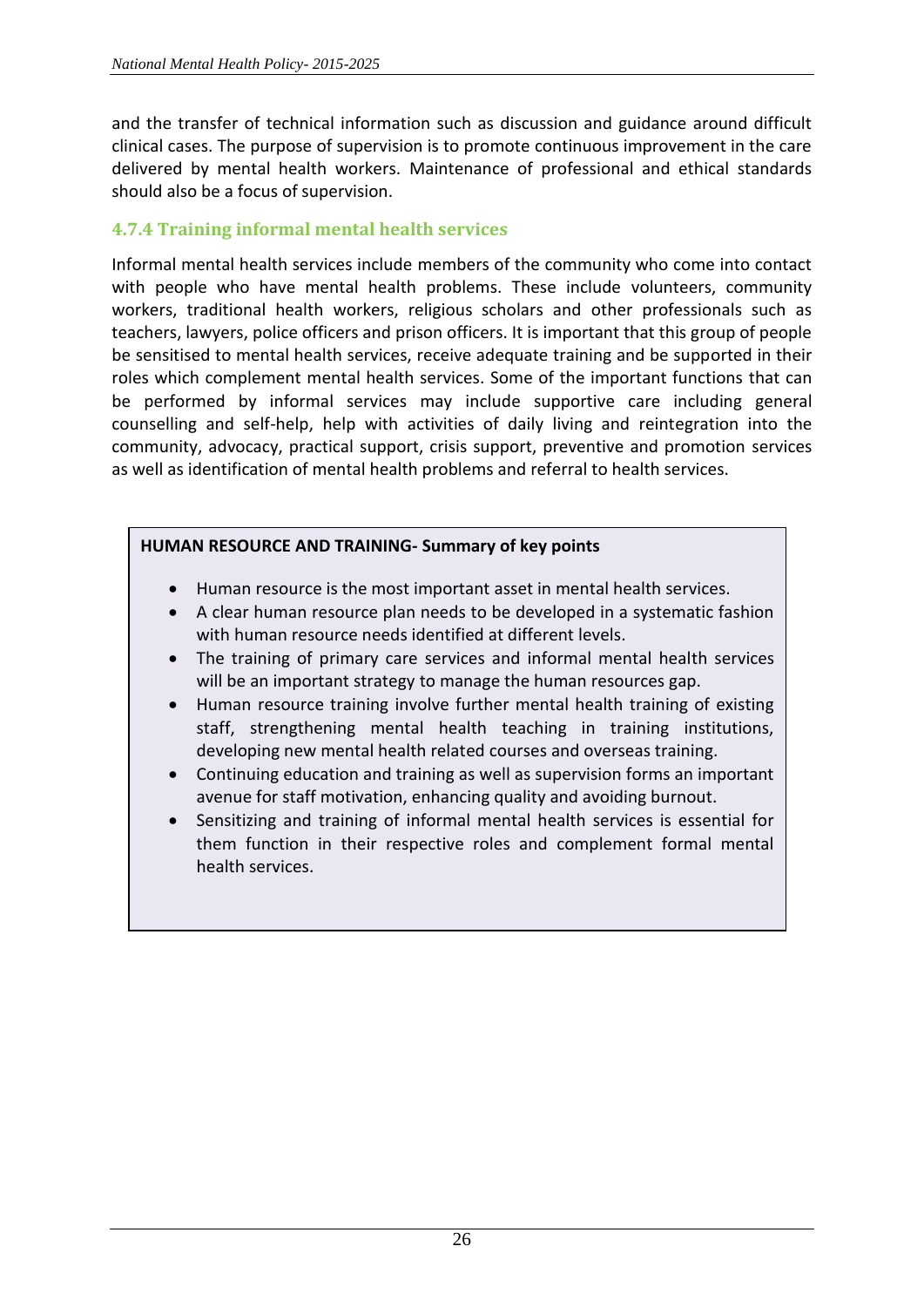# <span id="page-33-0"></span>**4.8 QUALITY IMPROVEMENT, RESEARCH AND MONITORING**

Quality improvement is important to ensure that scarce resources are used in an efficient and effective manner. A mental health information system is necessary and important for quality improvement and research as well as monitoring and evaluation purposes.

#### **4.8.1 Striving for quality**

Quality will be placed firmly on the agenda and the National Mental Health Policy will be aligned for quality improvement. It is important to develop a set of standards against which services can be measured. The quality of services delivered should also be ensured through standard protocols and evidence based treatment guidelines. Accreditation and standards for mental health professionals should be addressed with the relevant regulatory bodies, training institutions and professional groups. Maintenance of professional and ethical standards such as confidentiality and boundary setting will also be crucial.

## **4.8.2. Developing mental health information systems**

There are currently no uniform information systems within mental health or even general health services. The development of mental health information system is essential. Mental health information systems should be aligned with general health information systems and the level of integration needs consideration. Information should be collected at different levels, include episode level, case level, mental health services level and system level. It will also be crucial to ensure that privacy and confidentiality is maintained.

#### **4.8.3 Researching mental health**

There is minimal local research in the field of mental health in the Maldives and the need for research on mental health is a priority. There have been relatively few recent epidemiological studies conducted on mental disorders and this should be a matter of priority. Research is also important for mental health issues such as suicide and substance use related issues to develop better strategies to address these issues. A culture of research should be fostered within mental health services and health services. It is also worthy to consider collaboration with international centres for research.

## **4.8.4 Monitoring and Evaluation of National Mental Health Policy**

Monitoring and evaluation is one of the most important aspects of any policy to ensure that the desired goals and objectives are achieved. Monitoring strategies will developed and incorporated in the implementation plans. It is proposed that a mid-term review of the policy be conducted to assess the implementation and evaluate for necessary changes.

#### **QUALITY IMPROVEMENT, RESEARCH & MONITORING- Summary of key points**

- Striving for quality in mental health will be placed firmly on the agenda for mental health policy.
- The development of a mental health information system will be an important tool in planning, research and quality improvement.
- Monitoring and evaluation of the policy will be crucial to ensure that the objectives of the policy are fulfilled.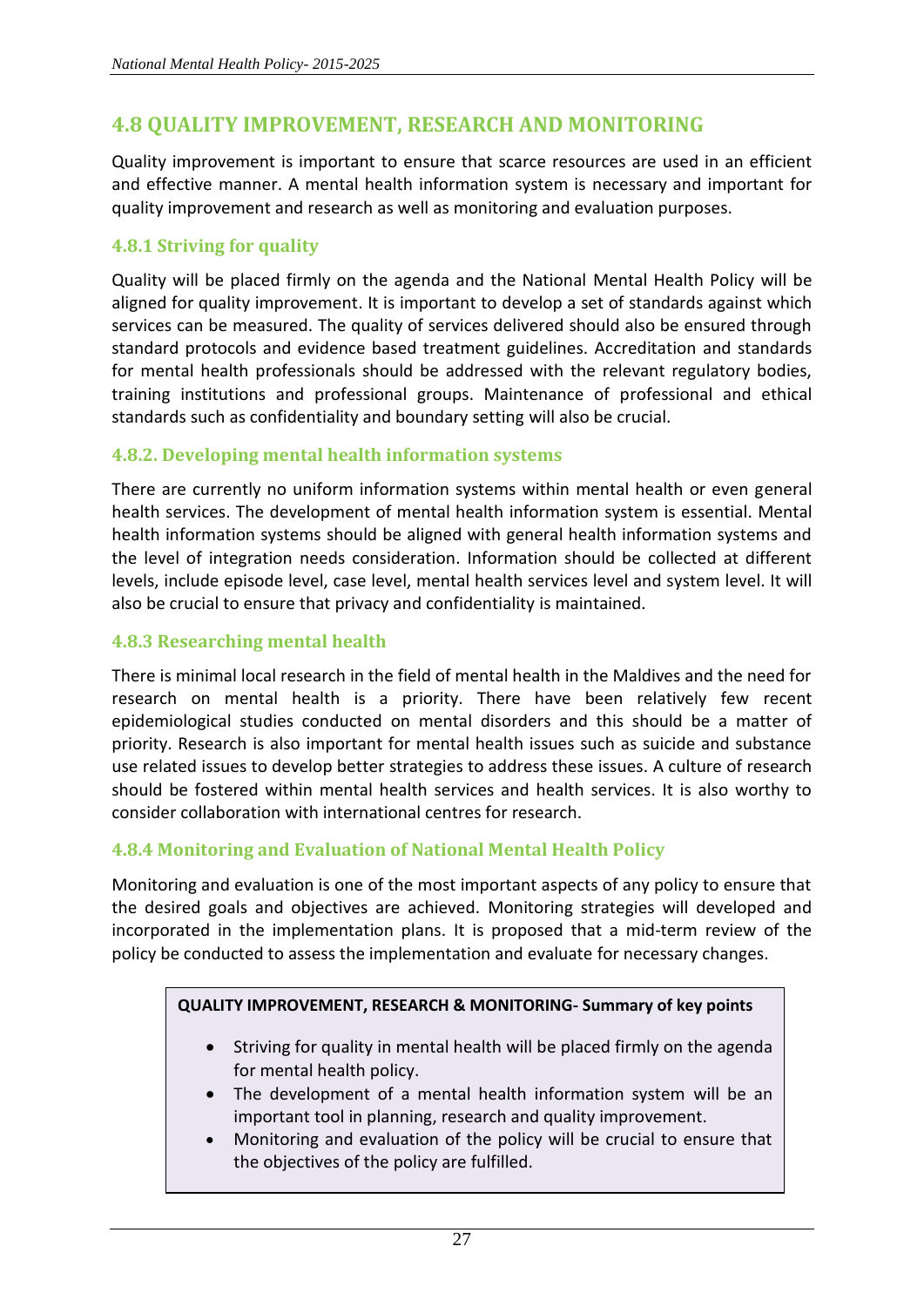# **CHAPTER 5: THE WAY FORWARD**

<span id="page-34-0"></span>There are significant steps crucial to the successful implementation of this policy. It should be followed by the development of a strategic plan to guide implementation. Advocacy is paramount and delineating the roles and responsibilities of different stakeholders is important.

#### **5.1 Developing a National Mental Health Strategic Plan**

The National Mental Health Strategic Plan will be developed to formulate a plan for implementing the identified objectives of this policy. Work on this plan will build on the process already established for the policy development. It is envisaged that the strategic plan will be for a period of 5 years which would allow incorporation of priorities of the incumbent government within the broader framework of the policy. This detailed strategic plan will include strategies, activities, time frames, indicators and targets and the resources required for the plan with monitoring mechanisms incorporated into the plan.

#### **5.2 Dissemination and Advocacy**

It is important that the National Mental Health Policy and Strategic plan is disseminated widely. The dissemination of the policy and strategic plan should cover all the relevant stakeholders as well as the general public and should be used as an advocacy opportunity. Advocacy and lobbying is crucial to bring the mental health agenda as a national priority to ensure successful implementation of the policy. Advocacy should occur by different groups including health professionals, NGOs, people with mental disorders and their families as well as Ministry of Health. Advocacy should target the public, the civil society about the burden of mental health and the need for necessary changes as well as politicians across the spectrum to ensure that political support and funding are provided for implementation.

#### **5.3 Delineation of roles and responsibilities**

Implementation of the National Mental Health Policy will be a major task and requires genuine collaboration of all stakeholders across different sectors. It is important to delineate and clarify the roles and responsibilities of different stakeholders while ensuring all the stakeholders work together collaboratively. Even though most of the policy strategies require different stakeholders to work together, it will be important to clarify who will take the lead role. This needs to be discussed and clarified in the Strategic Plan.

#### **WAY FORWARD- Summary of key points**

- The development of a National Mental Health Strategic Plan is crucial for implementation.
- Dissemination of the policy to all the stakeholder and public using different strategies will be important for awareness and advocacy.
- Advocacy at all levels is necessary to generate political and public support for the policy and generate funding.
- It will also be important to delineate the roles and responsibilities of different stakeholders with genuine collaboration for successful implementation of the policy.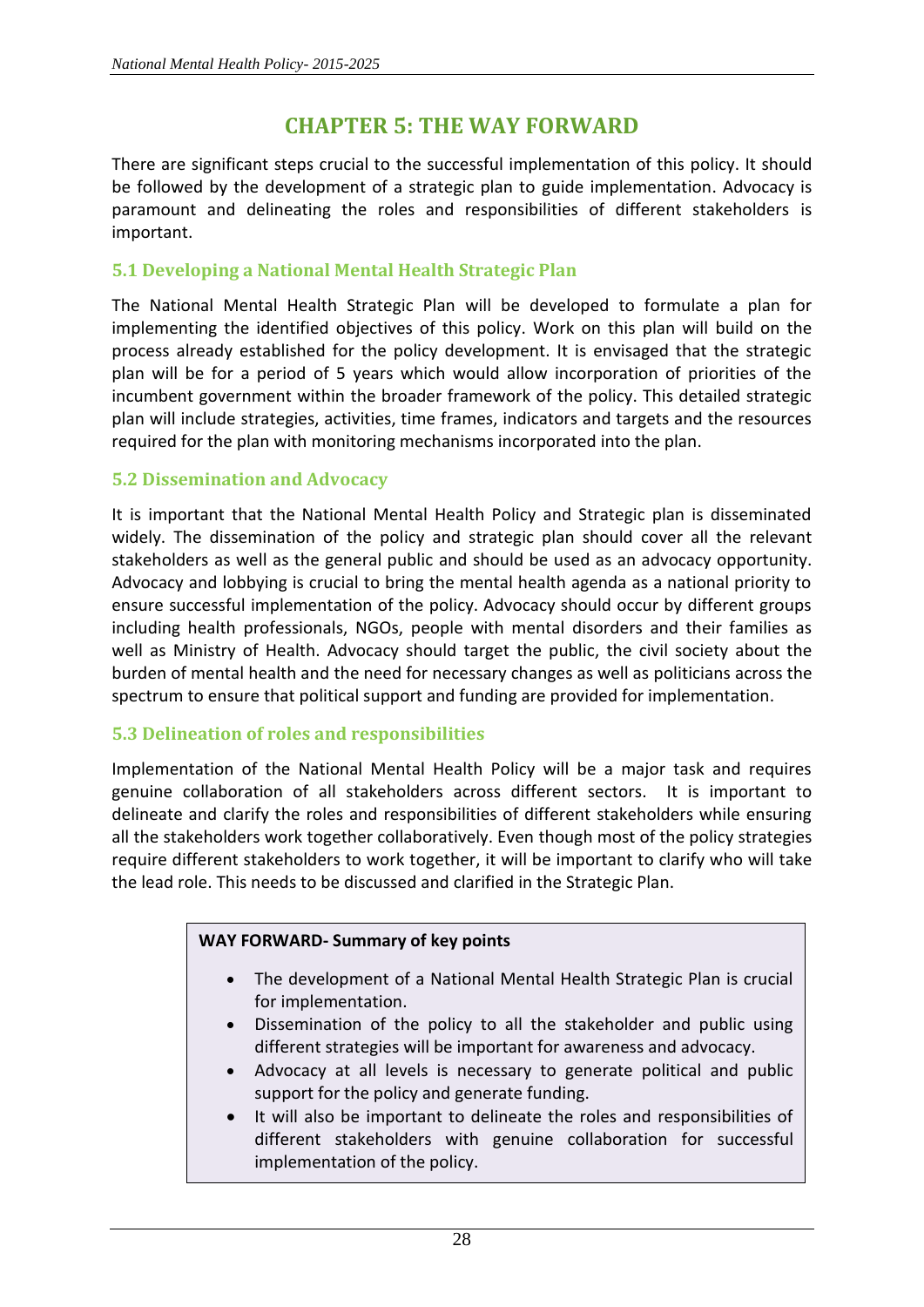# **CHAPTER 6: CONCLUSION**

<span id="page-35-0"></span>Mental wellbeing is an important part of general health and mental disorders account for significant morbidity and disability affecting the quality of lives significantly. Furthermore, people with mental disorders and their families face significant stigma and discrimination, resulting in denial of their basic human rights. Mental health has been largely neglected over the years and the National Mental Health policy is a significant step in rectifying this and bringing this important national issue to the forefront. This policy provides strategic direction and identifies priorities of action that are necessary. It should be followed by the development of a National Mental Health Strategic Plan to ensure successful implementation. The policy and the strategic plan will be reviewed every 3 years and at the end of implementation period of this policy. The implementation of the mental health policy and plan will be the key to improving the mental wellbeing of the people, preventing mental disorders and establishing a quality, accessible and sustainable mental health care system.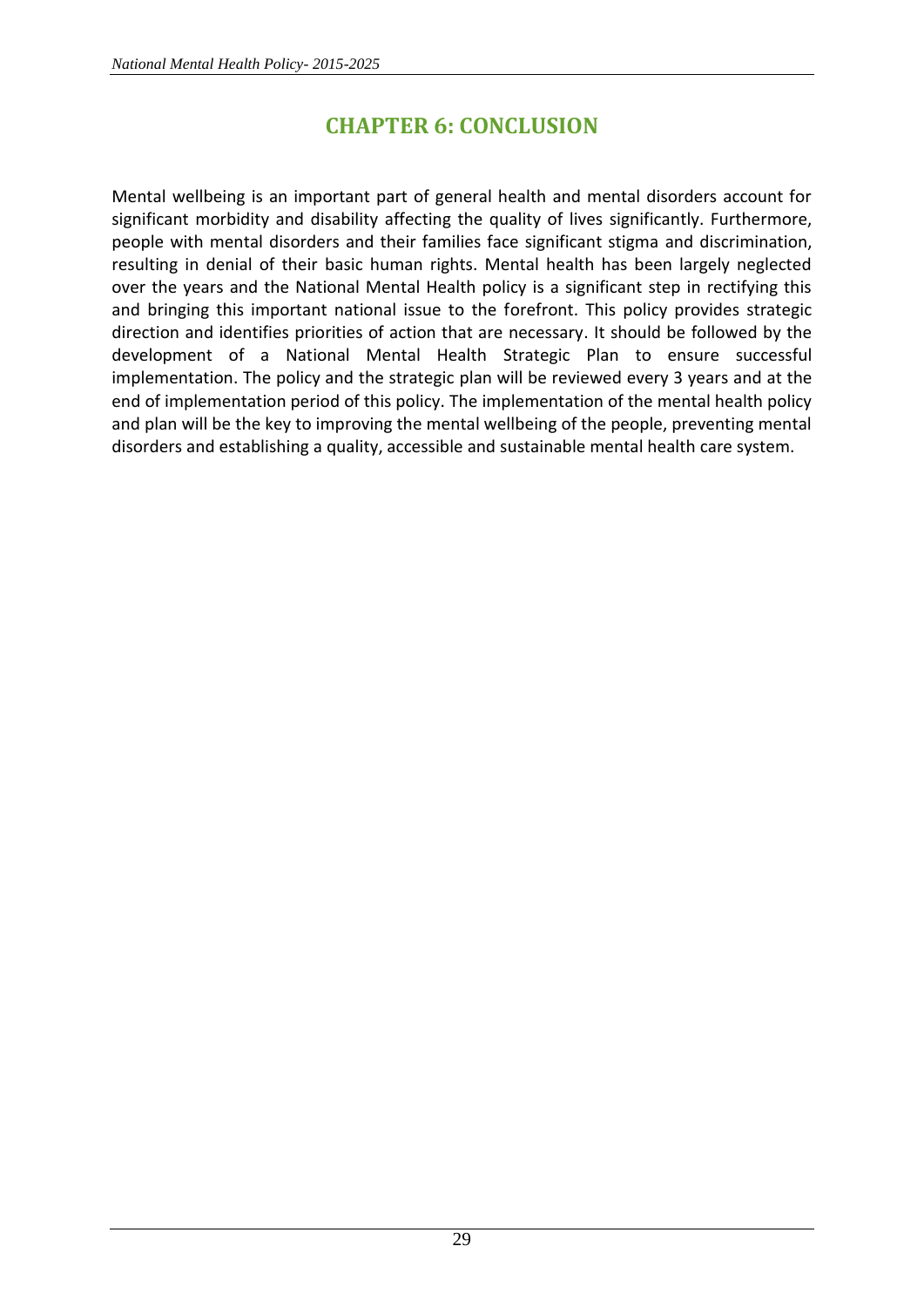# **REFERENCES**

- <span id="page-36-0"></span>1. World Health Organisation. Strengthening mental health promotion (Fact sheet no. 220). Geneva: World Health Organisation; 2001.
- 2. World Health Organization. Mental Health Action Plan 2013-2020. Geneva: World Health Organisation; 2013.
- 3. National Bureau of Statistics. National Statistical Yearbook 2014. Malé: Ministry of Finance and Treasury; 2014.
- 4. National Bureau of Statistics. Population and Housing Census 2014- Preliminary results. Malé: Ministry of Finance and Treasury; 2014.
- 5. World Bank Group. Maldives Development Update. Washington: World Bank; 2014.
- 6. United Nations Development Programme, Ministry of Finance and Treasury. Maldives Human Development Report 2014. Malé: United Nations Development Programme & Ministry of Finance and Treasury; 2014.
- 7. Niyaz H, Naz A. Mental health situation in the Maldives. Malé: Ministry of Health; 2003.
- 8. Fulu E. The Maldives Study on Women's Health and Life Experiences. Malé: Ministry of Health and Gender; 2006.
- 9. United Nations Office for Drugs and Crime. National Drug Use Survey Maldives 2011/2012. Malé: United Nations Office for Drugs and Crime; 2012.
- 10. World Health Organization, Ministry of Health. WHO-AIMS Report on mental health system in Maldives. Geneva: World Health Organisation; 2006.
- 11. Ali, S. Case study on the services for mental health patients residing at the Home for People with Special Needs, Guraidhoo, Kaafu Atoll, Republic of the Maldives [MSc Dissertation]. London: University of London; 2013.
- 12. World Health Organization. Social Determinants of Mental Health. Geneva: World Health Organisation; 2014.
- 13. World Health Organization. Integrating the response to mental disorders and other chronic diseases in health care systems. Geneva: World Health Organisation; 2014.
- 14. Funk M, Epping-Jordan J, Drew N, Faydi E, Saraceno B, editors. Mental health and Development: targeting people with mental health conditions as a vulnerable group. Geneva: World Health Organisation; 2010.
- 15. World Health Organization. Mental Health Policy and Service Guidance Package. Geneva: World Health Organisation; 2003-2005.
- 16. Kakuma R, Minas H, Ginneken N, Dal Poz MR, Desiraju K, Morris JE, Saxena S, Scheffler RM. Human resources for mental health care: current situation and strategies for action. Lancet. 2011; 378: 1654–63.